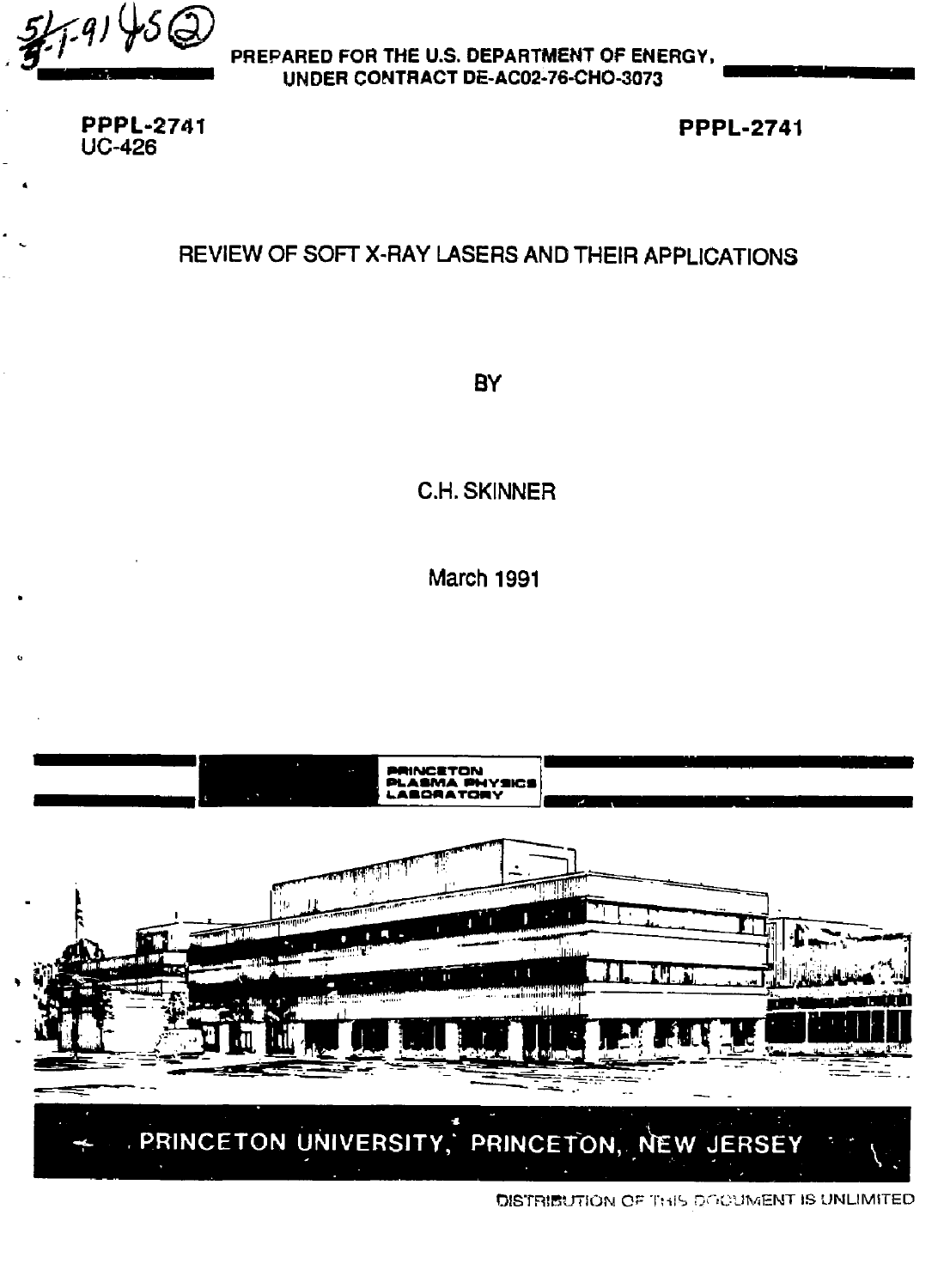#### **NOTICE**

This report was prepared as an account of work sponsored by an agency of the United States Government. Neither the United States Government nor any agency thereof, nor any of their employees, makes any warranty, express or implied, or assumes any legal liability or responsibility for the accuracy, completeness, or usefulness of any information, apparatus, product, or process disclosed, or represents that its use would not infringe privately owned rights. Reference herein to any specific commercial produce, process, or service by trade name, trademark, manufacturer, or otherwise, does not necessarily constitute or imply its endorsement, recommendation, or favoring *by* the United States Government or any agency thereof. The views and opinions of authors expressed herein do not necessarily state or reflect those of the United States Government or any agency thereof.

# **NOTICE**

Available from:

National Technical Information Service U.S. Department of Commerce 5285 Port Royal Road Springfield, Virginia 22161 **703-487-4650** 

Use the following price codes when ordering:

Price: Printed Copy A03 Microfiche A01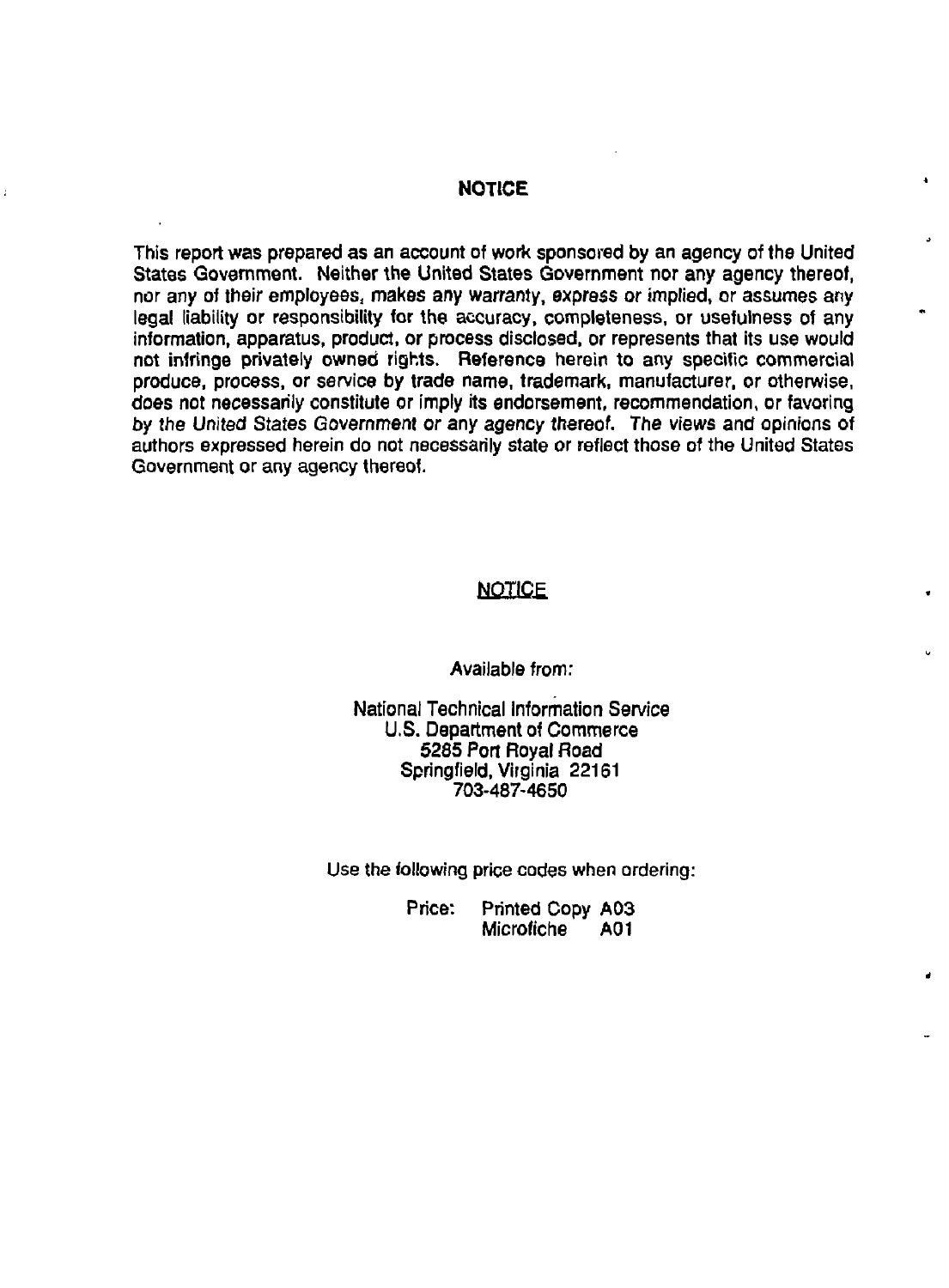# Review of Soft X-Ray Lasers and their Applications

Charles H. Skinner

*Plasma Physics Laboratory, Princeton University, Princeton, NJ 08543* 

The emerging technology of soft x-ray lasers is in a transition phase between the first laboratory demonstrations of gain and the acceptance of soft x-ray lasers as practical tools for novel applications. Current research is focussed on several fronts. The operational wavelength range has been extended to the "water window", important for applications in the life sciences. Gain has also been generated with substantially simpler technology (such as a 6J laser) and this augurs well for the commercial availability in the near future of soft x-ray lasers for a variety of applications. Advanced soft x-ray laser concepts are being developed from investigations into ultra-high intensity laser/matter interactions. The first applications of soft x-ray lasers to x-ray microscopy and holography have begun. In this paper a brief historical perspective of x-ray laser development will be followed by a review of recent advances in recombination, collisional and photo-pumped systems and applications. A summary of current gain-length performance achieved in laboratories worldwide is presented. Near term prospects for applications to novel fields are discussed.

MASTER

DISTRIBUTION OF THIS DOCUMENT IS UNLIMITED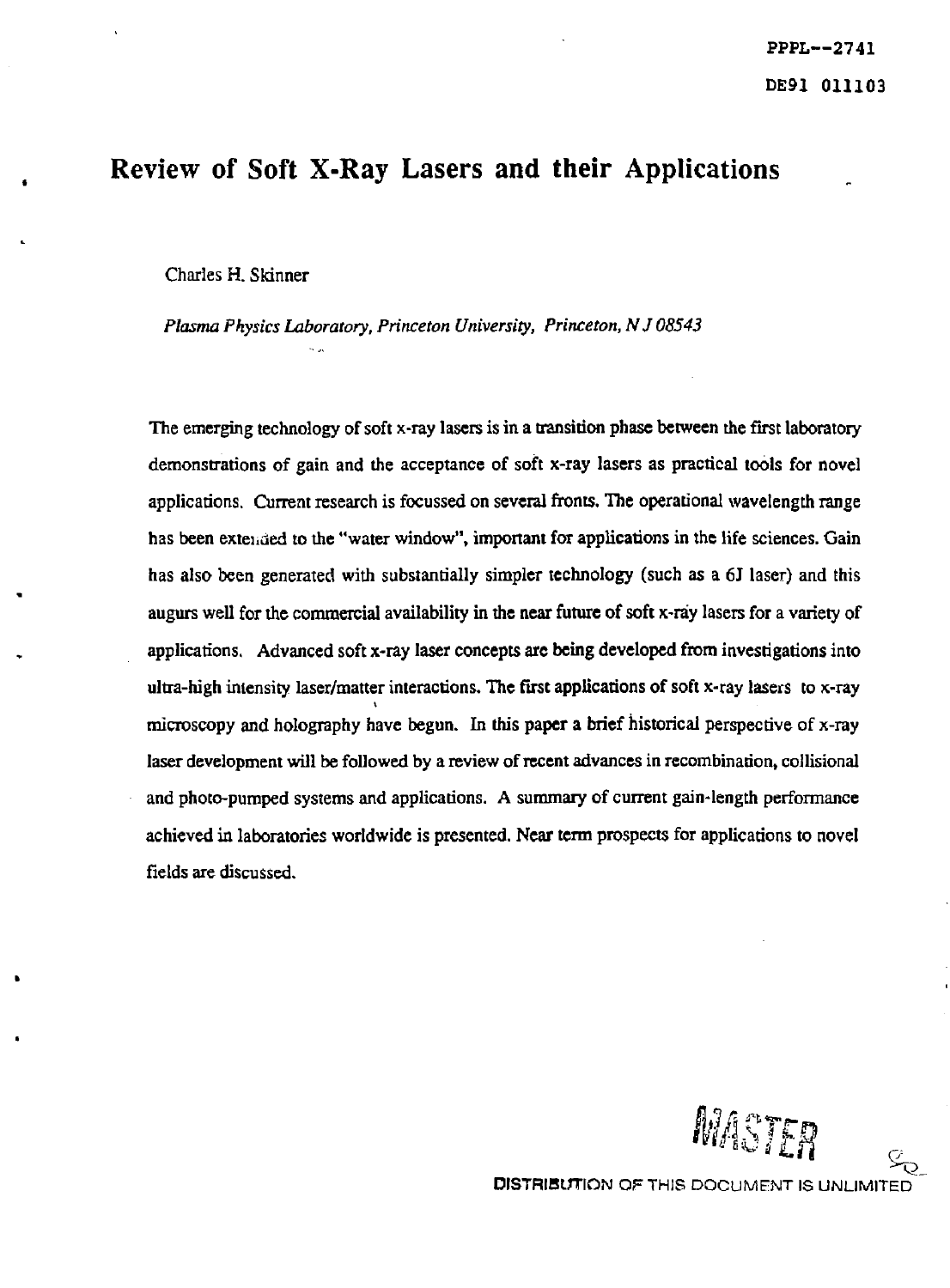#### I. INTRODUCTION

After the first conventional laser was demonstrated by Maiman<sup>1</sup> in 1960, the directionality and brightness of these new light sources caught the public imagination but they were slow to find applications. In fact, there was an extended period when they were known as "solutions looking for a problem." Today of course, 30 years later, the situation is very different with laser scanners in widespread use in retail stores, and lasers in compact disk players and even in dentists' offices. It is now six years since the first demonstrations of lasing in the soft x-ray region and we are currently in a period between the generation of gain in many different systems and the acceptance of x-ray lasers as practical and useful tools. The historical development of conventional<sup>2</sup> and soft x-ray lasers and their applications is illustrated in Fig. 1.

One of the earliest applications of the first conventional laser, the ruby laser, was for repairing detached retinas. This came about because xenon lamps were already being used for this purpose, and the replacement of xenon lamps with lasers was a straightforward extension of the technique. X-ray lasers are following the same pattern. In the applications emerging at present, such as x-ray microscopy, soft x-ray lasers are being applied to an existing technique fcecause they have a significant advantage compared to present sources. However it is clear from the precedent of visible lasers that the most revolutionary applications of x-ray lasers will turn out to be ones undreamt of at the present time.

A key factor in the range of practical applications of x-ray lasers is their cost and significant progress has been made in the development of moderate cost x-ray lasers. In fact, it is the performance requirements of applications that are driving the development of x-ray laser technology. The task at hand is to demonstrate to the potential user community that soft x-ray lasers are not just exotic and expensive specialized laboratory phenomena but can be practical tools widi important applications.

**2**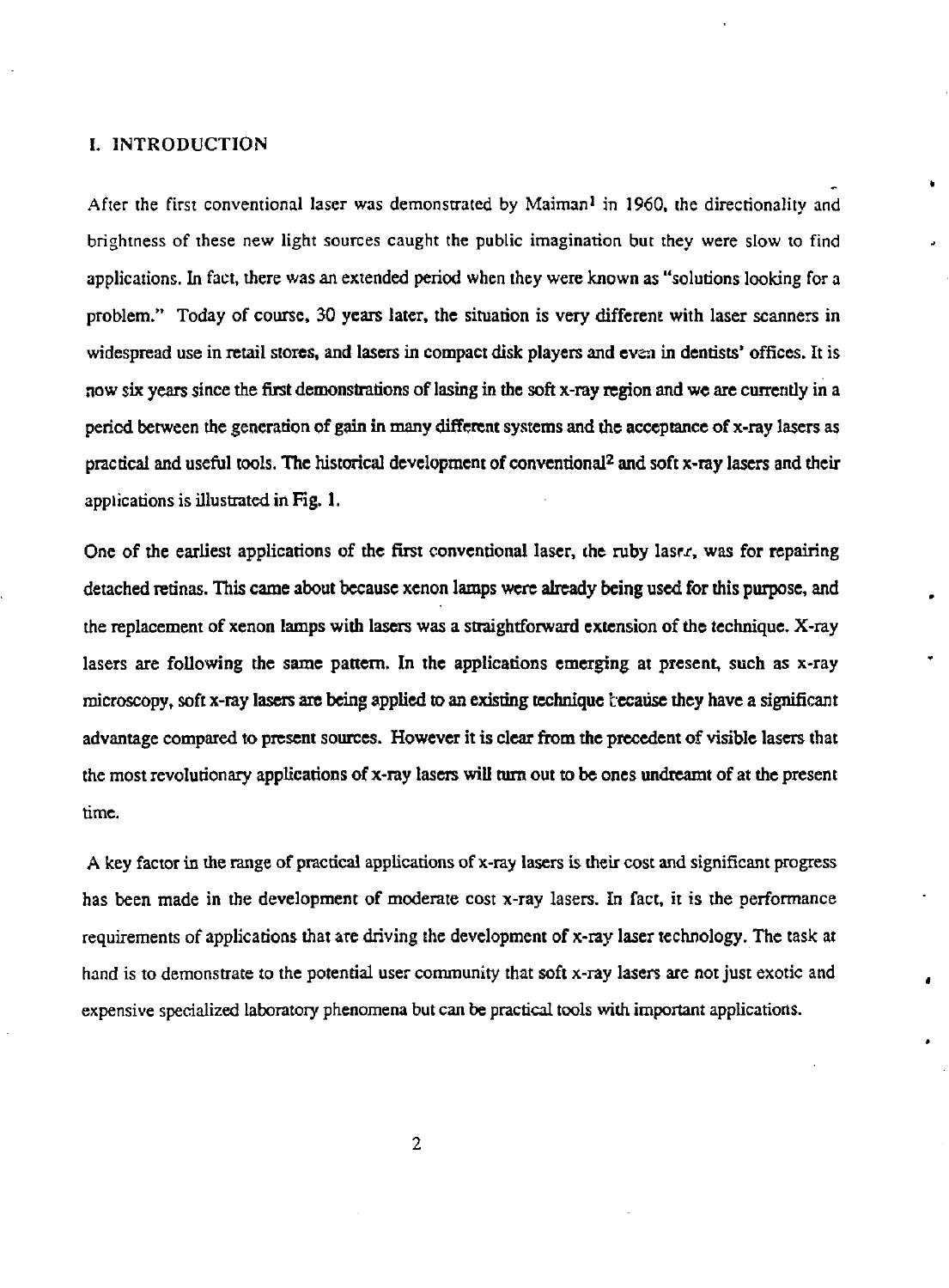In this paper, a brief historical perspective of x-ray laser development will be followed by a review of the two most successful methods to generate lasing: recombination and collisional pumping. These two schemes continue to make rapid progress in extending the wavelength range and performance of soft x-ray lasers. Significant recent achievements in collisionally pumped systems include (i) the generation of high gain-lengths near the carbon K-edge<sup>3</sup> : a gain-length of GL=8 at 44.8A in Ni-like tantalum, important for the application of x-ray lasers to the holography of biological cells, and  $GL=7$ at 43.18A in Ni-like tungsten, the first soft x-ray laser operating within the "water window" wavelength region important for x-ray microscopy; and (ii) the demonstration of high gain-lengths at  $232\text{\AA}$  and  $236\text{\AA}$  in less technogically demanding Ne-like germanium systems<sup>4</sup> at several laboratories world wide. Recombination soft x-ray lasers have already been applied to the microscopy of biological cells<sup>5</sup> . The higher efficiencies of recombination schemes continue to spur progress and high gain has been achieved in H-like carbon plasmas with only 6-15J pump laser energy.<sup>6,7</sup> Although more work needs to be done to maintain this high gain over large plasma lengths, this result augurs well for the commercial availability in the near future of moderate cost x-ray lasers for a wide variety of applications.

The availability of efficient dielectric mirrors was crucial for the development of conventional lasers; in fact many of the new lasers simply would not have lased without them. Thus it is very timely that a parallel "revolution" in x-ray optics<sup>8</sup> is providing the tools for cavity development for ultra high brightness x-ray lasers and for the manipulation and focusing of x-ray laser beams for applications in ways completely analogous to those of conventional optics.

Previous reviews of x-ray lasers and their applications are given in references 9, 10 and 11 and advances in x-ray optics have been reviewed in reference 8. The most current exposition of x-ray laser technology in this rapidly advancing field will be the Proceedings of the 2nd International Conference on X-ray Lasers which will be published in the Spring of 1991.<sup>12</sup> The present paper will build on reference 9 to review the current status of soft x-ray laser technology with particular attention to

**3**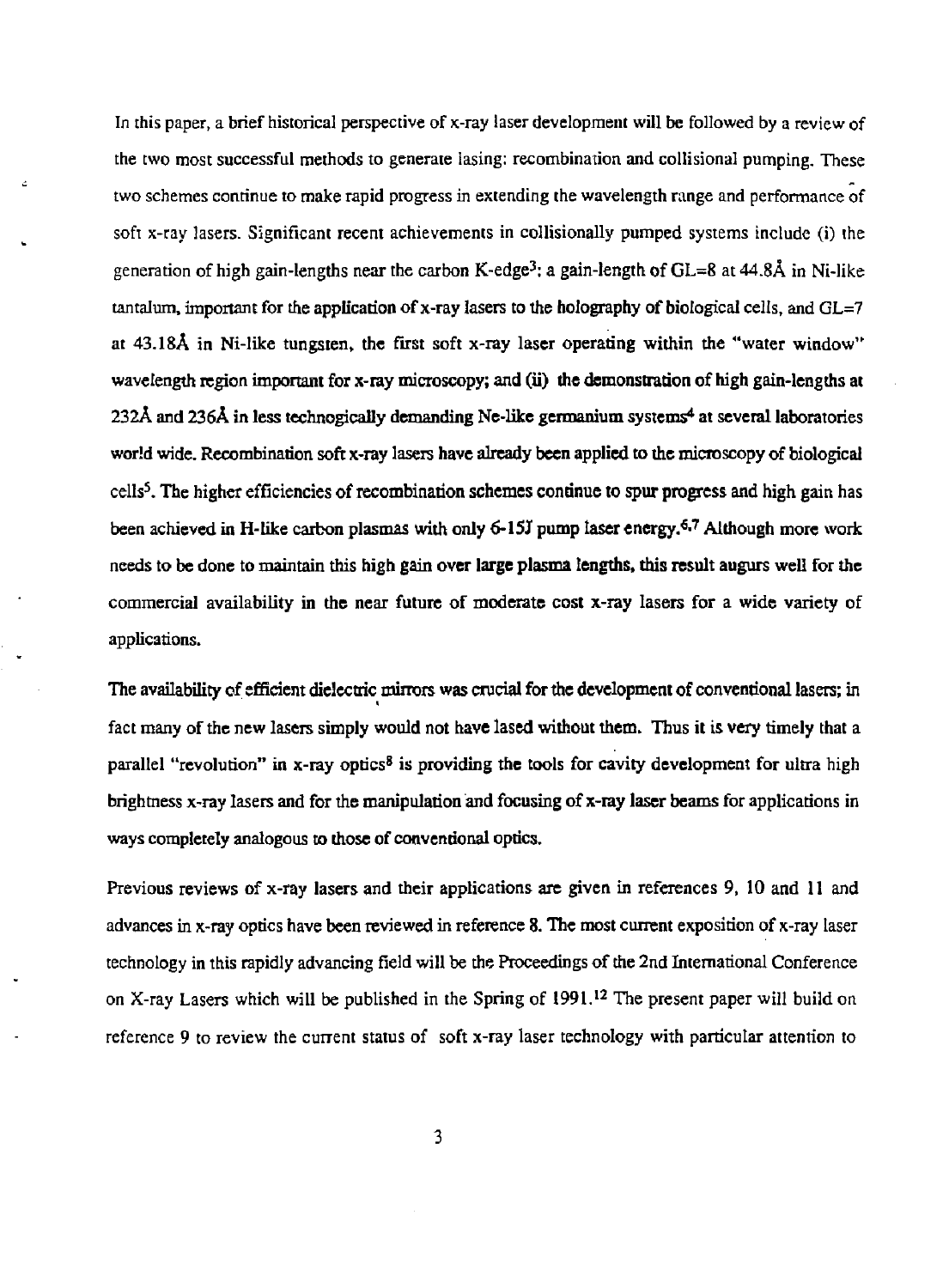improvements in performance (wavelength range and gain), progress in the simplification of the technology required, and the status of soft x-ray laser applications.

ċ.

# H. SOFT X-RAY LASERS

Just three years after the invention of the ruby laser, a paper<sup>13</sup> appeared in the Russian literature drawing attention to the potential of recombining plasmas for the generation of gain. Several seminal papers on new schemes to generate x-ray lasing followed based on (i) irinershell photo-ionization,<sup>14</sup> (ii) collisional excitation in neon-like  $ions^{15}$  and (iii) photopumping.<sup>16</sup> A necessary condition for the generation of gain is a population inversion and this step was achieved in 1974 although the density in this experiment<sup>17</sup> was too low for measurable gain. Pioneering work on the generation of gain in recombining plasmas produced from laser heated carbon fibers was reported by Jacoby et al.<sup>18</sup> in 1981. However the current period of intensive work on soft x-ray lasers began with the 1984 announcement at the 26th Annual Meeting of the American Physical Society Division of Plasma Physics of the first demonstration of lasing action in the soft x-ray region by groups at Lawrence Livermore National Laboratory<sup>19</sup> and Princeton University.<sup>20</sup>

These two groups used different approaches to generate gain (see Fig. 2) and these have formed the basis of the successful work on soft x-ray lasers since that time. They are:

(i) the recombination approach based on hydrogen-like or lithium-like ions

(ii) the collisional excitation approach based on neon-like or nickel-like ions.

Both schemes rely on a high power pulsed laser to create the appropriate conditions in a plasma and in both schemes the population inversion necessary for stimulated emission and gain is brought about by fast radiative decay of the lower level. Another common feature is that the ion ground state from which the population inversion is supplied has a closed shell (Ne or Ni-Iike ions for the collisional scheme; He-like or bare ions for the recombination scheme). Closed shell ions have a high fractional abundance in plasmas and this aids the generation of high gain.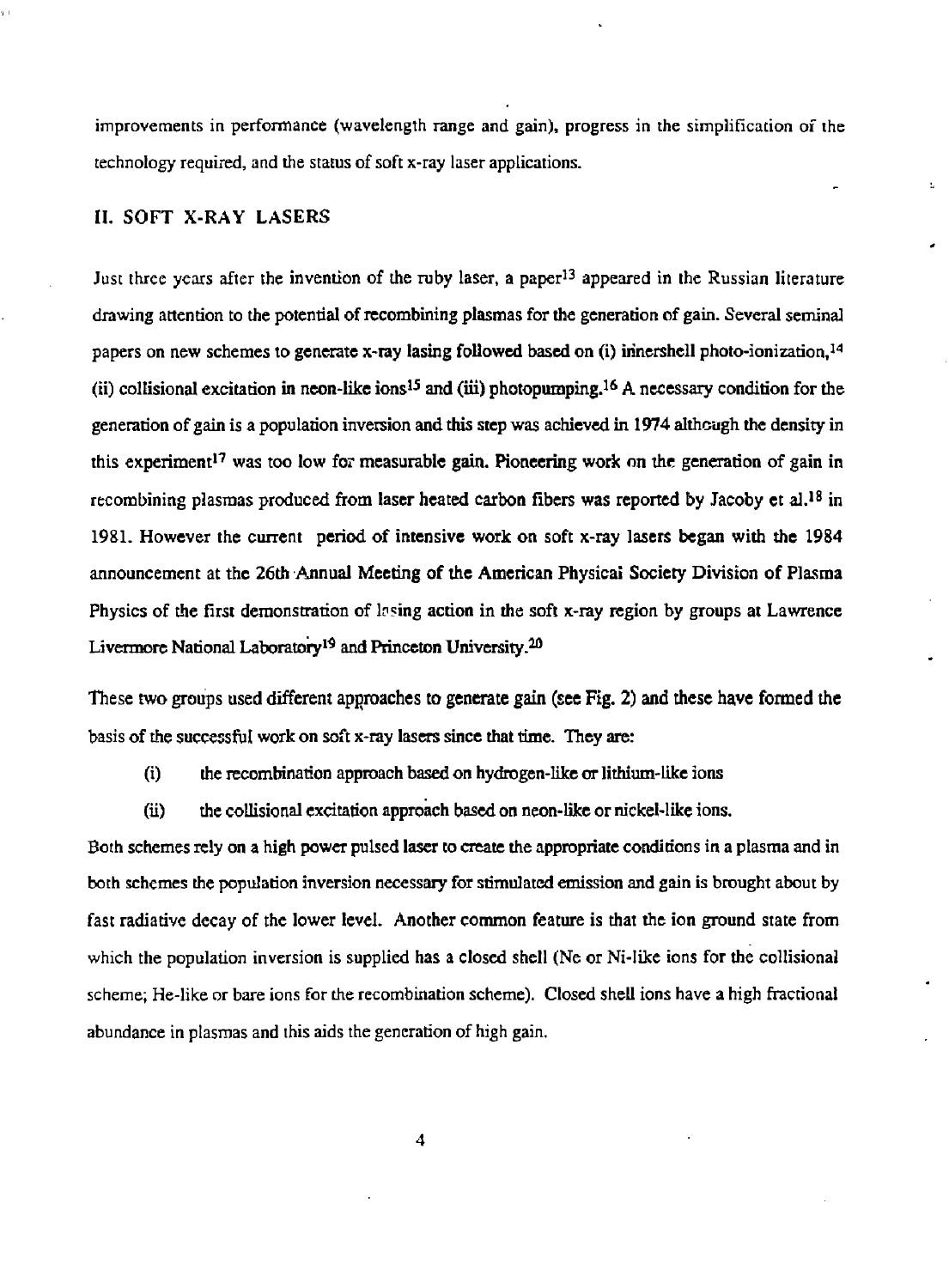In the recombination approach for hydrogen-like ions, a laser is used to create a plasma with a high fraction of totally stripped ions. After the laser pulse, the plasma is cooled rapidly and undeigoes fast three-body recombination. In some cases the plasma is cooled by adiabatic expansion. One unique feature of the Princeton laser is that the plasma is confined in a magnetic field and cooled by radiation losses. The magnetic field maintains a high electron density which is beneficial as the three body recombination rate scales as the electron density squared. It also helps shape the plasma into a long thin geometry suitable for a laser. Three-body recombination puts a high population into upper excited levels which decay downward by collisional-radiative cascade. In hydrogenic ions level 2 decays rapidly by radiation and a population inversion is built up between levels 3 and 2. The atomic structure of lithium-like ions is similar to hydrogen-like ions and the same approach works there also.<sup>21,22</sup> In this case the 3-2 transitions have a high radiative decay rate and gain can be generated on the 4-3 and 5-3 transitions. The lithium-like sequence has the advantage of a shorter wavelength lasing transition for ions of similar ionization potential, i.e., a better "quantum efficiency."

The neon-like collisional excitation scheme was applied by Lawrence Livermore National Laboratory. Here a high density, high temperature plasma is generated by a large neodymium laser, Novette or Nova. In the neon-like plasma, a large population of ions is collisionally excited to the 3p level. The 3s level has a relatively low population since it has a fast radiative transition to ground and a population inversion is built up between the 3p and 3s levels. Other kinetic processes, such as dielectronic recombination, play a role in determining the relative gain of the various lines between the 3p and 3s levels. The same scheme also works in nickel-like ions<sup>23</sup> and here, as in the case of lithiumlike ions, there is an advantage in using the nickel-like sequence to access the shortest possible wavelengths. A review of work at Livermore is given in reference 10. In summary, both approaches use a high power laser to create an appropriate plasma and rely on fast radiative decay to deplete the lower level in order to generate a population inversion. The major difference is that in one case the upper level is populated through recombination and the other by collisional excitation.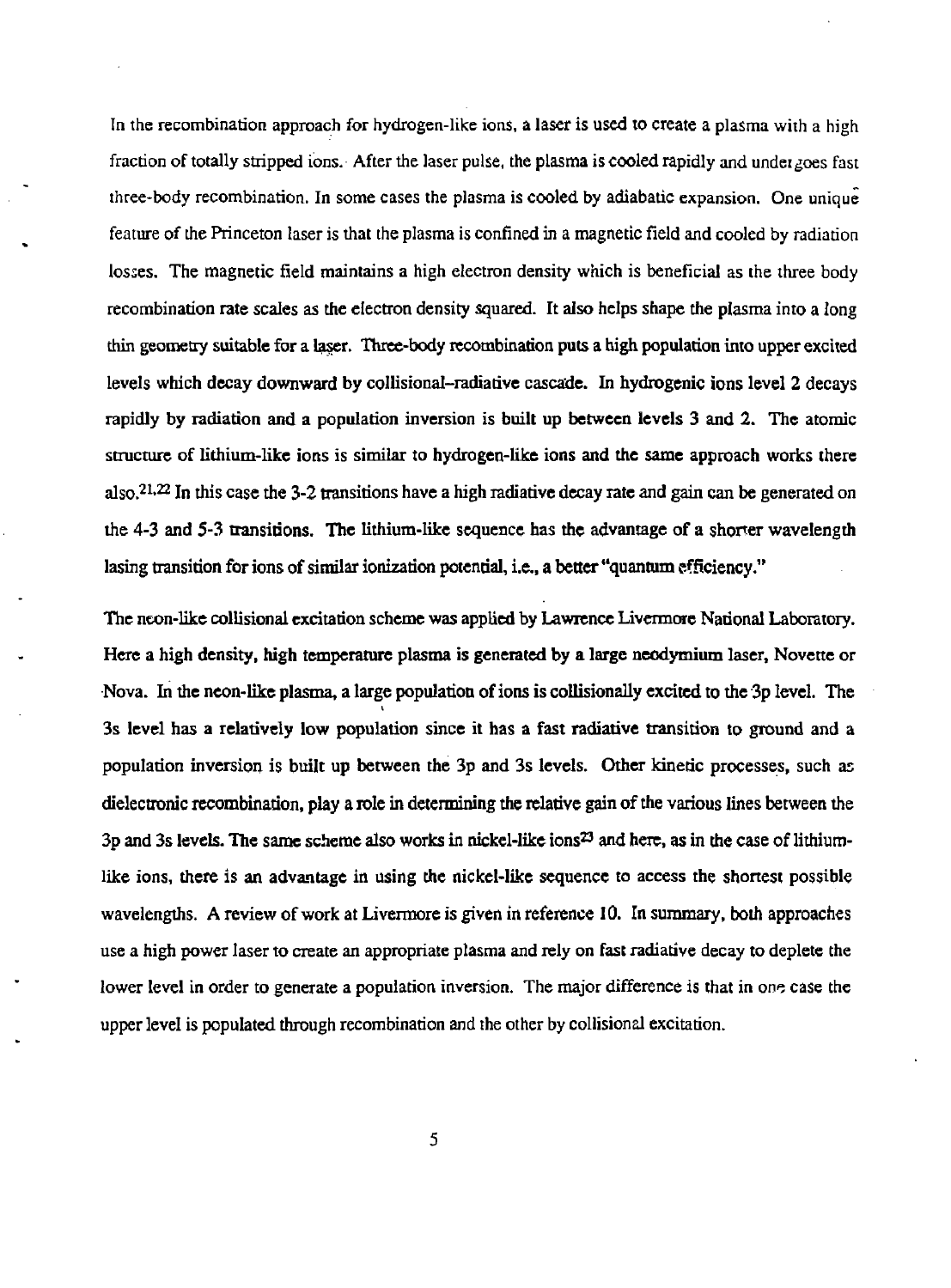Intensive efforts at laboratories worldwide have resulted in gain being demonstrated over a wavelength range from 35Å to 326Å in a variety of systems. From the point of view of applications, the "figure of merit" of these achievements depends on which particular application is being considered. However, one widely reported performance parameter is the gain-length product, GL, This is related to the enhancement, E, of the output intensity compared to spontaneous emission, by the relation:<sup>24</sup>

$$
E = \frac{-(e^{at} - 1)^{3/2}}{GL (GL e^{at})^{1/2}}
$$
 (1)

which describes the enhancement of output intensity (stimulated/spontaneous emission) of a Doppler broadened, homogeneous source of amplified stimulated emission of gain-length, GL. This is plotted in Fig. 3 and one can see that it is only when the gain-length exceeds  $GL = 4.6$  that the output intensity exceeds spontaneous emission by more than an order of magnitude. High gain-lengths have been achieved over a range of wavelengths and the state of the art in November 1990 is represented in Table I and Fig. 4. Recent highlights will be discussed in the following sections with particular attention to measurements of gain at new wavelengths and advances with special significance from the point of view of applications.

## III. RECOMBINATION SYSTEMS

Recombination schemes have the advantage of a  $\Delta n=1$  lasing transition (where n is the principal quantum number) which scales rapidly to shorter wavelengths widi increasing ion charge, z. They also have a higher efficiency than die collisional schemes. Recently gain has been observed on the CVI 182Å transition with remarkably low pump energies (6 - 15J).<sup>6</sup> A Nd/YLF laser beam was linefocussed onto a carbon target and a thin iron blade in the front of the target provided additional cooling of the plasma column. Gain of up to  $G \approx 8 \text{ cm}^{-1}$  was demonstrated in one amplifier with 15J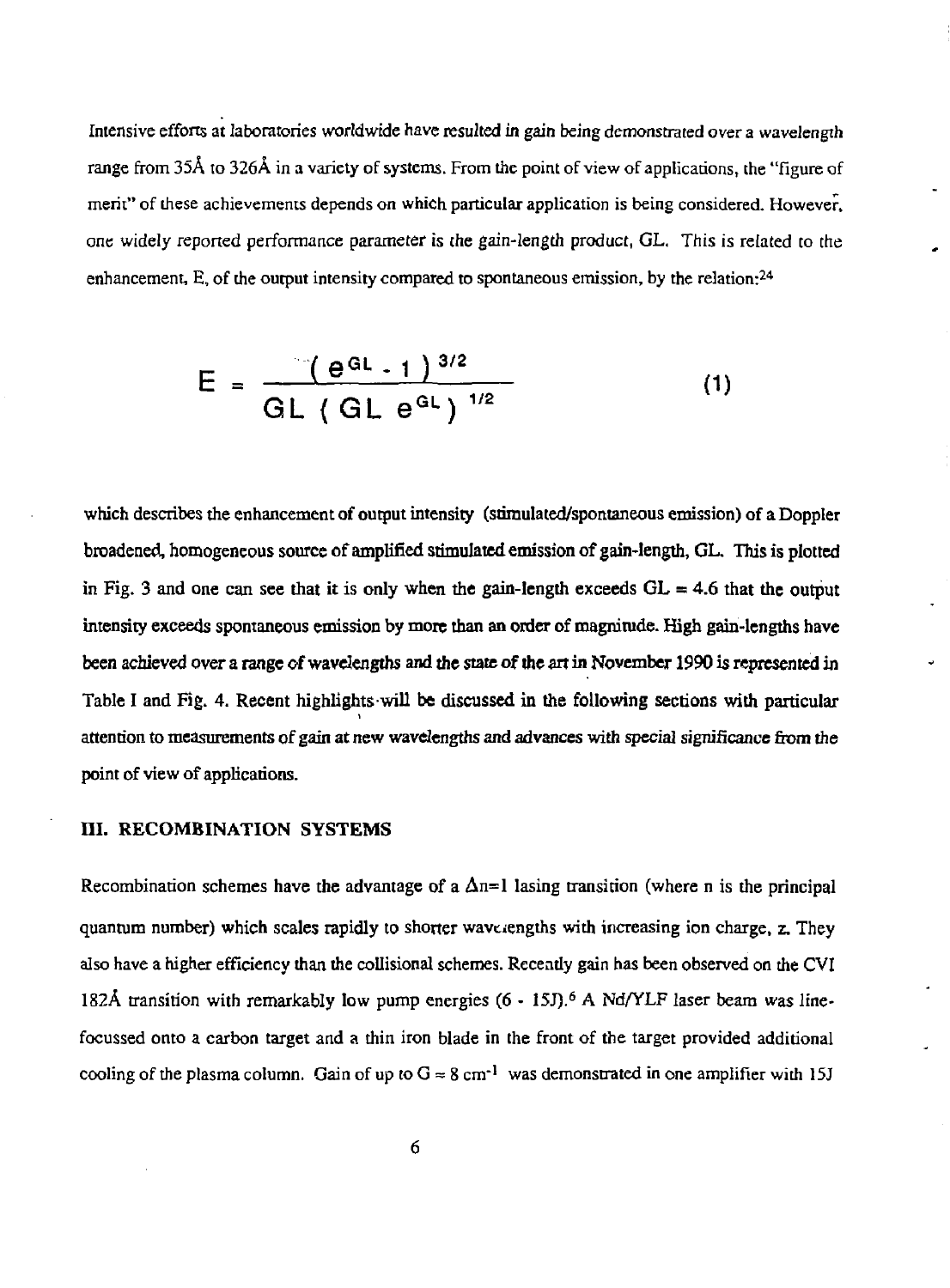of Nd/YLF laser beam energy on target. In this experiment the axial spectrum in the vicinity of the gain line, the CVI 182Å 3-2 transition and in the vicinity of CVI 135Å 4-2 transition, was measured for 1, 2, and 3 mm long targets. A striking, non-linear increase in intensity of the 182Å gain line with length was observed in comparison to the linear increase in intensity of the 135A spontaneous emission line. Subsequent experiments<sup>7</sup> with only 6 J of pump laser energy also showed  $g=4.5$ cm<sup>-1</sup>. Currently, work is in progress to extend this to longer plasma lengths<sup>25</sup> (see Fig. 5) so that a high gain-length and high output can be achieved. The successful commercial development of these kinds of lasers would greatly extend the range of viable applications of soft x-ray lasers.

Recent work at die Institute for Laser Engineering at Osaka has extended die wavelength range of the recombination Balmer a laser down to 54.2A using hydrogen-like NaXL<sup>26</sup> A foil target (4500A of NaF on CH) of length up to 0.45cm was illuminated by a 18J, 20psec laser pulse at 526nm resulting in gain of 8.6cm-<sup>1</sup> . The stimulated emission was refracted lOmrad away from the plasma axis by density gradients in the plasma thus limiting the gain-length, however a solution to this problem has been demonstrated experimentally in collisionally excited systems (see Section IV). An alternative approach to overcome refraction is to use double foil targets.<sup>27</sup> In this case, the concave electron density profile has a waveguiding effect on the propagation of the soft x-ray beam. At the Rutherford-Appleton Laboratory gain has been observed on the fluorine Balmer  $\alpha$  transition at 81Å by illuminating a lithium fluoride coated carbon fiber with a 70psec laser pulse.<sup>28</sup> This experiment has been modeled with a 1D hydrodynamic code<sup>29</sup> which predicted a value of gain less than half that observed. There has been some speculation that this and other discrepancies between experiment and modelling is due to an unrealistic treatment of radiation trapping but so far this has not been resolved.

From the point of view of applications it is encouraging that the operating range of recombination systems is being extended to die region below 100A. With proper control of plasma uniformity and refraction higher gain-lengths should be possible in these systems so that the output intensity is suitable for applications.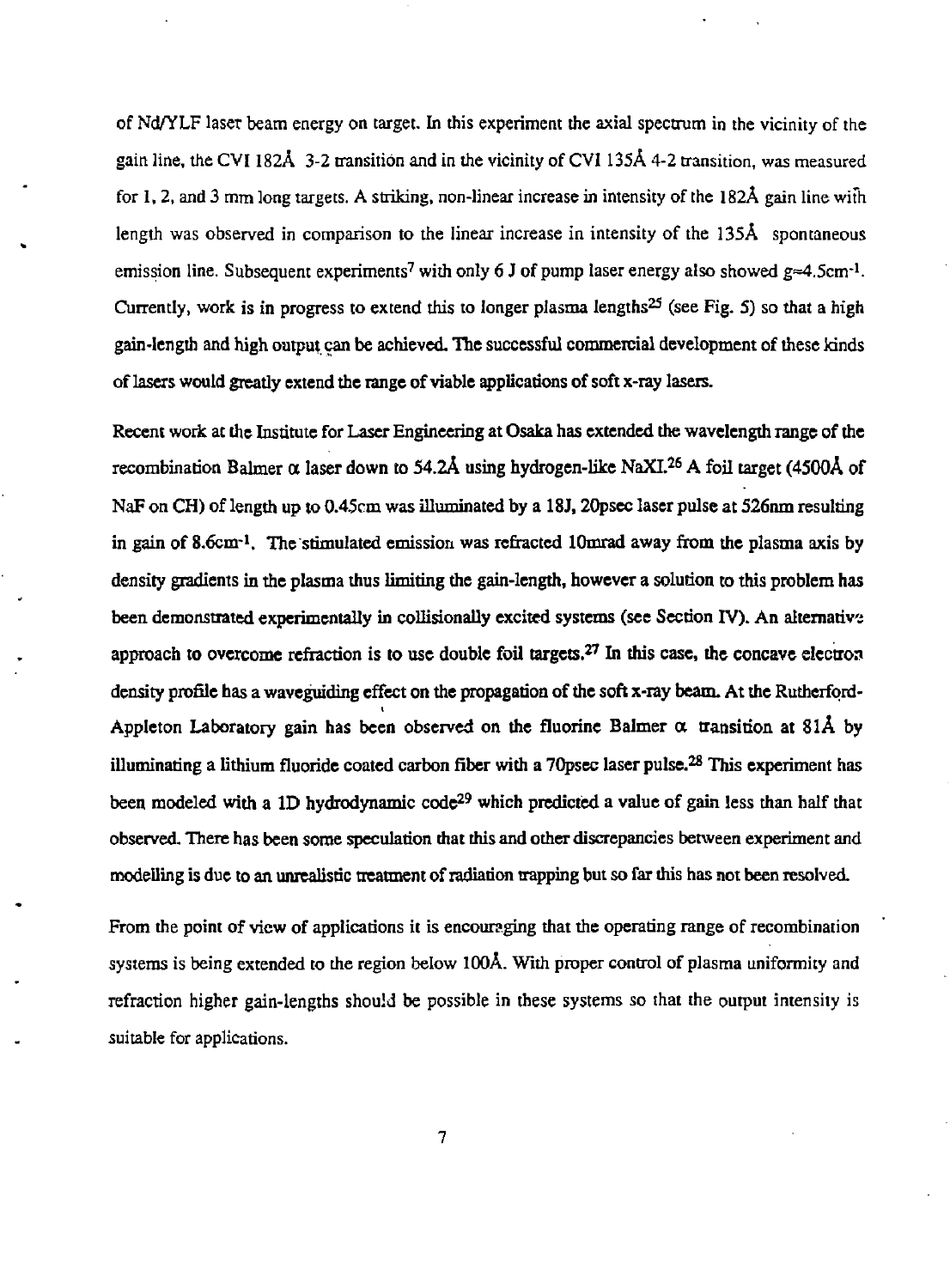# IV. COLLISIONAL EXCITATION

Significant progress has been made in extending collisional excitation schemes to shorter wavelengths. The pump laser power requirements were predicted to scale as  $\lambda^{4}$  which is quite costly.<sup>30</sup> However gain of 7.5  $\pm$ 2 cm<sup>-1</sup> at 99Å has been reported<sup>31</sup> in Ne-like silver using a laser power of 9  $\times$ 10<sup>14</sup> Wcm<sup>-2</sup>. Ni-like systems have a higher quantum efficiency than Ne-like ions and a gain-length of  $GL=7$  has been demonstrated at a wavelength of 43.18Å in Ni-like tungsten<sup>32</sup> (see Fig. 6). This is the first demonstration of a x-ray amplifier on the short wavelength side of the carbon K edge, within the "water window" important for x-ray microscopy. At a slightly longer wavelength of 44.83A, a gainlength of GL=8 has been achieved in Ni-like tantalum. This is an ideal wavelength for holographic imaging of cellular material.<sup>33</sup> We will return to this topic in Section VII B.

The above results in collisional systems were achieved using high power second harmonic  $(2\omega)$ illumination on foil targets. High gain has also been demonstrated in collisional systems using less demanding technology; in particular gain in neon-like germanium at 196A, 232A, and 236A has been achieved using slab targets with single-sided 1 $\omega$  illumination:<sup>5</sup> In fact the gain using 1 $\omega$  illumination on germanium slab targets was higher than using 2 $\omega$  on germanium foils.<sup>34</sup> This system has gained the reputation of being a "poor man's neon-like x-ray laser" and has been demonstrated at a number of institutions.<sup>35-37</sup>

Recent work has utilized the information gained in characterizing the output beam to address the refraction problem.<sup>38</sup> Density gradients perpendicular to the slab target surface had caused refraction of the stimulated emission out of the gain region with long target lengths. However when two germanium targets were illuminated from opposite directions with a 800J, 620psec pump laser, the reversal in direction of the density gradients in the second plasma corrected for the refraction in the first plasma so that the stimulated emission from the first 22mm plasma could be amplified by a factor of  $\times$  50 by the second 14mm plasma. The estimated output power on the 232Å and 236Å lines was close to 1MW. The duration of the output was  $60$  to 80% of the pump laser duration of 0.5 or 1 nsec.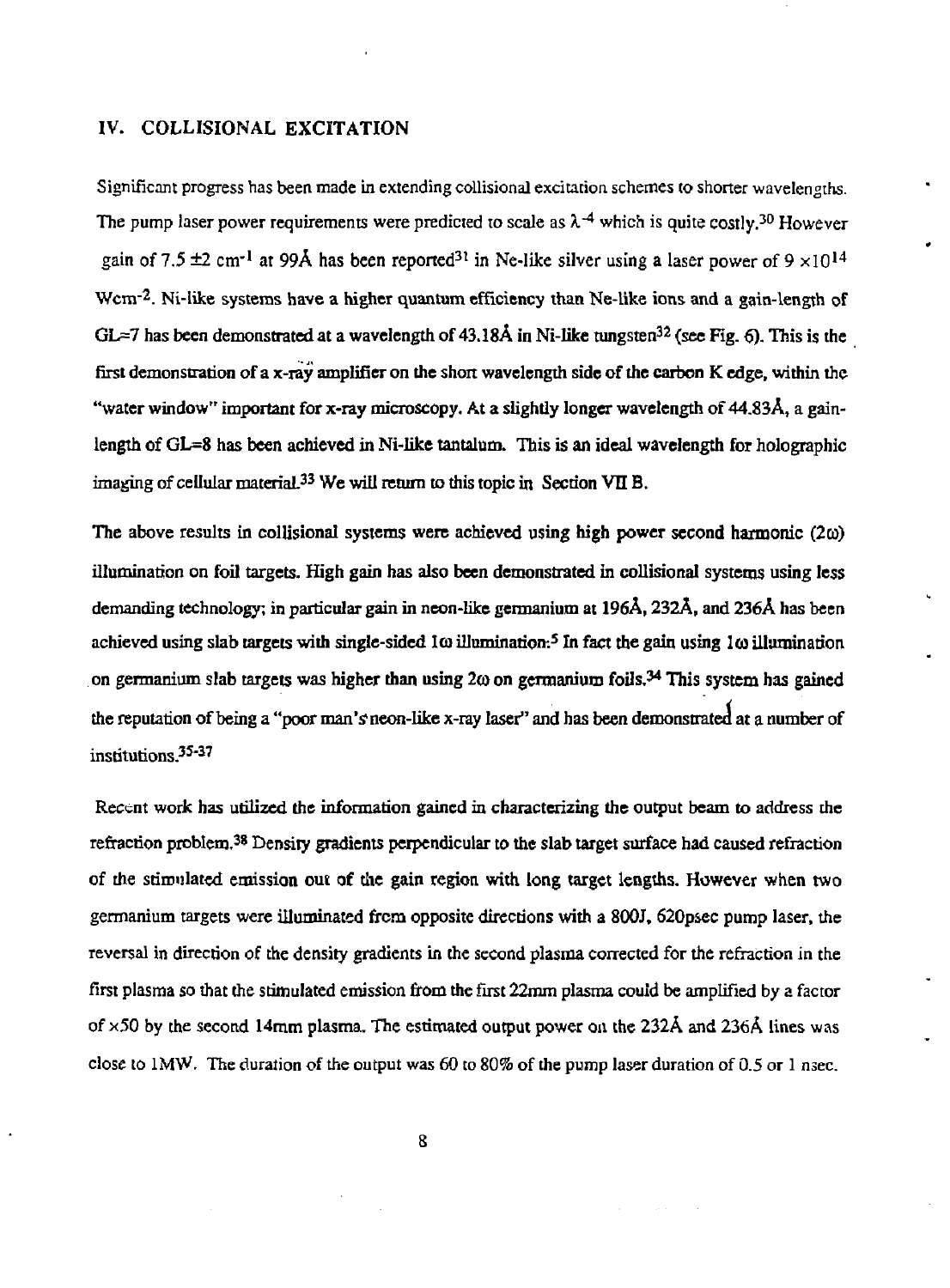This has encouraging implications for future cavity development since a multi-nanosecond output would allow several cavity round trips and an output of good spatial mode quality.

A proposal to develop a "table top" soft x-ray laser is under investigation at MIT.<sup>39</sup> This is based on the collisional excitation scheme in nickel-like molybdenum. Modeling predicts that transient gain may be produced with a pump energy of only 10J. As with the CVI 182Å recombination system, such a small-scale laser would be attractive from the point of view of applications.

#### V. PHOTO-PUMPED AND DISCHARGE PUMPED SCHEMES

Photo-pumping is predicted to generate gain when intense line emission from one ion selectively populates an upper lasing level in a different ion by resonant photo-excitation. In this, it is distinct from recombination or collisional schemes which rely on the selective *depopulation* of the lower lasing level to generate a population inversion. The pump source can be excited by a laser or a discharge. The separation of pump and target plasmas offers the opportunity for the individual optimization of each, however the optical coupling between separate plasmas can be inefficient. An essential requirement in resonant photo-pumping is a wavelength coincidence ( $\Delta\lambda/\lambda \sim 10^{-4}$ ) between the pump and pumped transitions and a list of suitable lines is given in Ref. 11.

A surprising recent result has come from work on neon-like titanium.<sup>40</sup> Gain of 2.7cm<sup>-1</sup> at 326Å was measured on plasmas of length up to 2.2cm (Fig. 7). At first sight this looks like another example of the neon-like collisional pumping scheme but this laser is distinct from the other neon-like systems in several ways. The dominant lasing line is the  $J=0\rightarrow 1$ ,  $3p\rightarrow 3s$  transition while the  $J=2\rightarrow 1$  transition shows no gain. In contrast, the dominant lasing line in other neon-like lasers is the  $J=2\rightarrow l$  transition. The 326A laser output has an unusually narrow divergence and lasing is only observed when the main optical pulse is preceded by a low intensity prepulse. Nearby elements  $V(z+1)$  and  $Sc(z-1)$  do not lase under the same conditions. These factors have led to the suggestion that the gain is generated by resonant photopumping of the Ne-like Ti 2p $\rightarrow$ 4d transition by the 3s $\rightarrow$ 2p C-like and 3d  $\rightarrow$  2p N-like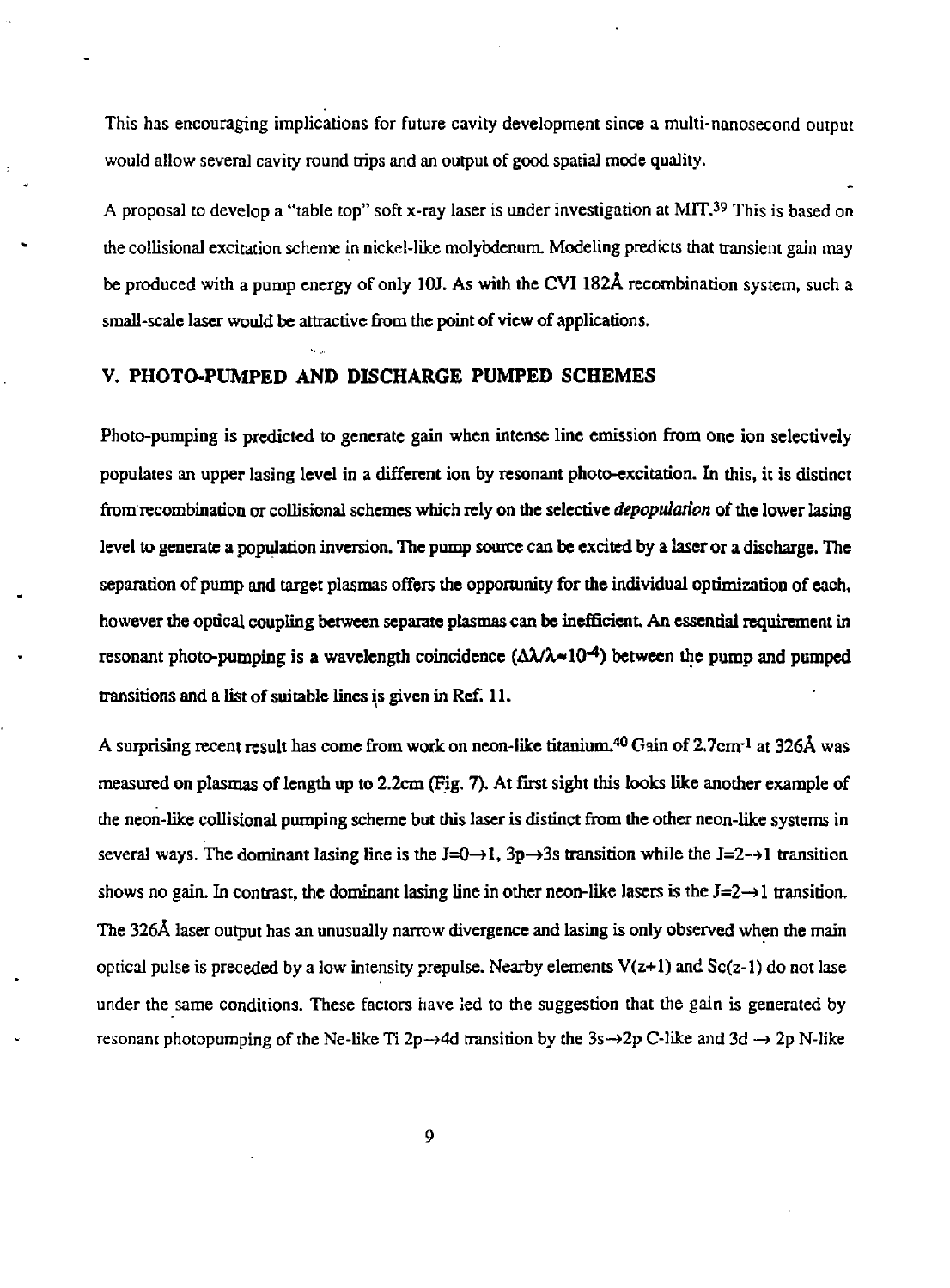Ti lines. If confirmed, this would be the first example of a new class of soft x-ray lasers pumped by photo-excitation.

A more traditional photo-pumping scheme uses the  $11\text{\AA}$  ls<sup>2</sup> - 1s2p <sup>1</sup>P<sub>1</sub> line of NaX to pump the 1s<sup>2</sup> -1s4p <sup>1</sup>P<sub>1</sub> line of NeIX<sup>16</sup> as these wavelengths match to 2 parts in 10<sup>4</sup>. This requires a pump power of 150-200 GW for a practical gain demonstration.<sup>41</sup> This power level has now been attained in large pulsed power devices at Sandia and at Physics International and dirst indications of fluorescence on the pumped lines have been observed.

Another interesting development is work on capillary discharges to create plasma conditions suitable for generating soft x-ray gain.<sup>42</sup> The advantage of discharge pumping is tnat it is technically simpler and of higher efficiency than Jarge-scale laser drivers and this translates into potentially lower cost. The range of practical applications of soft x-ray lasers is strongly dependent on their cost so discharge pumping is an attractive prospect for commercial development of x-ray lasers. Hybrid capillary discharge/laser schemes have also been proposed.<sup>43</sup>

Laser produced plasmas generated by two parallel line foci in different target arrangements have been investigated by Fill and coworkers.<sup>44</sup> The close proximity of pumping and target plasmas in this geometry is advantageous for the efficient coupling of the radiation. A iactor of two increase in emission has been observed due to photo-excitation and pump intensities have been estimated at  $10^{-3}$ photons/mode. In the relatively unexplored XUV regich, a photo-pumped laser at 600Å has been proposed<sup>45</sup> and is under development at Princeton.<sup>46</sup>

# VI. SOFT X-RAY OPTICS

The ability to manipulate and focus a soft x-ray laser beam is crucial for many applications. Fortunately rapid developments in the field of soft x-ray optics are providing tools such as normal incidence mirrors, beam splitters and diffraction limited lenses for sophisticated soft x-ray optical systems.<sup>8</sup> Mirrors are fabricated by alternating iayers of high and low z material (e.g.,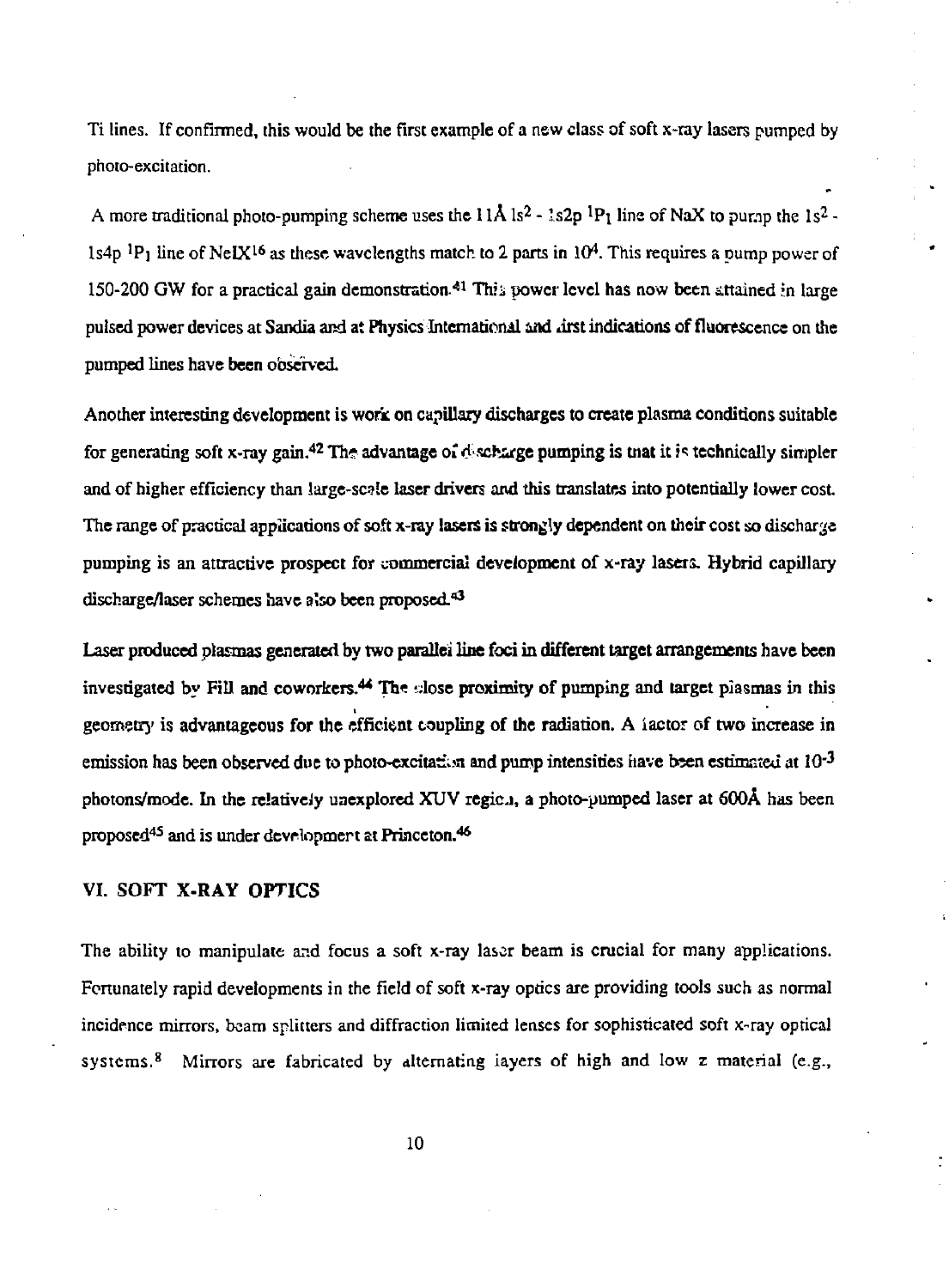molybedenum/silicon) on an ultra smooth substrate. They were first used to amplify reflected soft xray stimulated emission in a second pass through the gain medium by Keane et al.<sup>47</sup> A sophisticated demonstration of triple-pass amplification was reported by Ceglio et al.<sup>48</sup> Encouraging progress has been made in fabricating mirrors for use around 44Å in the difficult "water window" region.<sup>49</sup> Much of the high brightness and hence utility of conventional lasers arises from the optical cavity which enables the energy to be extracted in a low divergence beam. An unstable resonator soft x-ray cavity<sup>50</sup> with a single mode output would have a brightness  $\sigma$  any orders of magnitude higher than the amplified spontaneous emission (ASE) from existing soft x-ray lasers since at soft x-ray wavelengths the diffraction limit for the laser divergence is of the order of microradians. Technical issues such as the survivability of mirrors in close proximity to the plasma seem to be in hand, and work is in progress to control refraction in the gain medium.<sup>27,38</sup> X-ray oscillators have been designed to avoid limits on gain duration by multi-pulse synchronous pumping in regenerative amplifier systems.<sup>51,52</sup> The near term prospects for a high-brightness x-ray laser using a cavity look very promising.

#### VII. APPLICATIONS

#### **A. Soft X-ray Laser Microscopy**

Present knowledge of the internal structure of cells has been largely gained by the development and application of the techniques of electron microscopy. This knowledge rests on the premise that the intensive procedures necessary to prepare a specimen for electron microscopy do not significantly influence the detailed structure observed. Nonetheless, unanswered questions remain about die fidelity of an image of a cell that has been fixed, stained with heavy metals and sectioned, to the original living cell. X-ray microscopy offers a new way to look at unaltered cells in their natural state. This comes about because the absorption edges in the x-ray spectra of naturally occurring cell constituents provide contrast without the addition of heavy metals to the cell, necessary in electron microscopy. Biologists have long dreamt of observing the form and function of *living* cells at high resolution. Work has begun using high brightness synchrotrons and soft x-ray lasers as light sources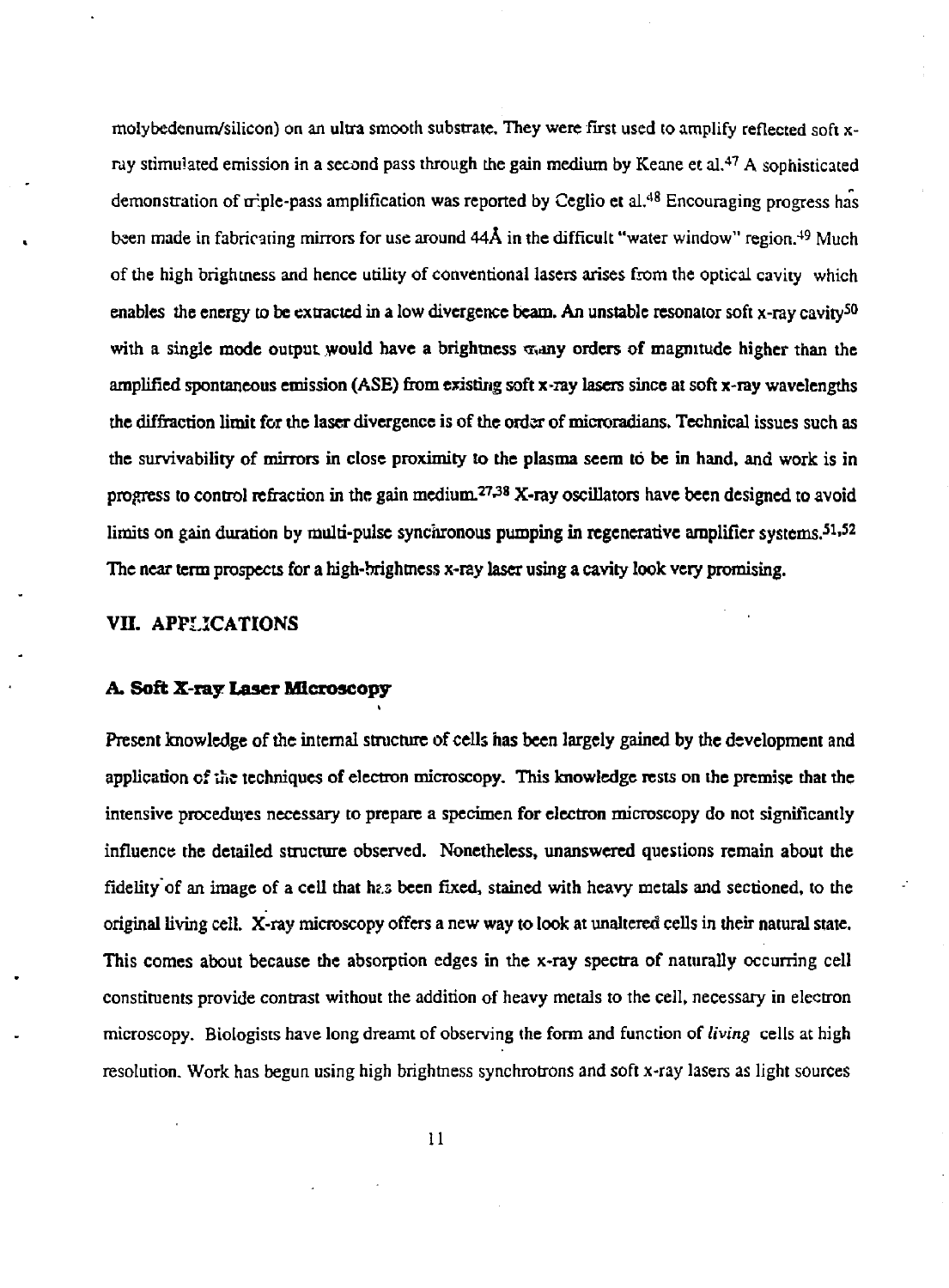for x-ray microscopy.<sup>53</sup> Remarkable images of cells have been obtained using soft x-rays from synchrotrons, however the exposure time is a fraction of a minute. The special advantage of soft  $x - '$ ray lasers is that their short, nanosecond pulse length offers the potential of observing a cell that was alive the instant before a flash exposure of a soft x-ray laser, thus radiation damage or movement of cell constituents will not be apparent in the image. The necessary radiation dose levels make it unlikely that the cell will survive the exposure but images of different cells should make it possible to piece together new information about dynamic processes inside cells.

Work has begun at Princeton using the 182A laser<sup>20</sup> for soft x-ray contact microscopy of biological specimens with the ultimate goal of obtaining images of living cells.<sup>5</sup> This work is also closely related to X-ray microlithography. In the X-ray laser contact microscope, a thin  $(-0.1 \mu)$  silicon nitride window separates the vacuum tube, in which X-rays travel, from the biological cells located on photoresist at atmospheric pressure. Recording the image on photo-resist is necessary for high resolution and it has been demonstrated that the 182A laser beam has sufficient energy to expose images on photoresist in a single shot. The "water window" region between the oxygen and carbon K edges (23A - 44A) is customarily regarded *as* ideal for x-ray microscopy, however at 182A the absorption cross section of oxygen is three times that of carbon providing contrast between carbon in the cell proteins ard the oxygen in the surrounding water. In x-ray contact microscopy magnification is obtained when die exposed photoresist is viewed in a scanning electron microscope. Images of diatom fragments (the silicified skeleton of planktonic algae) on photoresist have indicated the resolution on the photoresist was better than 0.1 µm. One may also regard diatom fragments as a type of lithographic mask and an illustration of the potential application of the soft x-ray lasers to microlithography.

A Composite Optical/X-Ray Laser Microscope (COXRALM) has been built. This was designed to allow a biologist to select and observe live cells using an optical phase contrast microscope<sup>54'</sup> and then create a high resolution image of the cells on photoresist with the soft x-ray laser beam. The first results were obtained with unstained dehydrated cells to optimize image contrast and resolution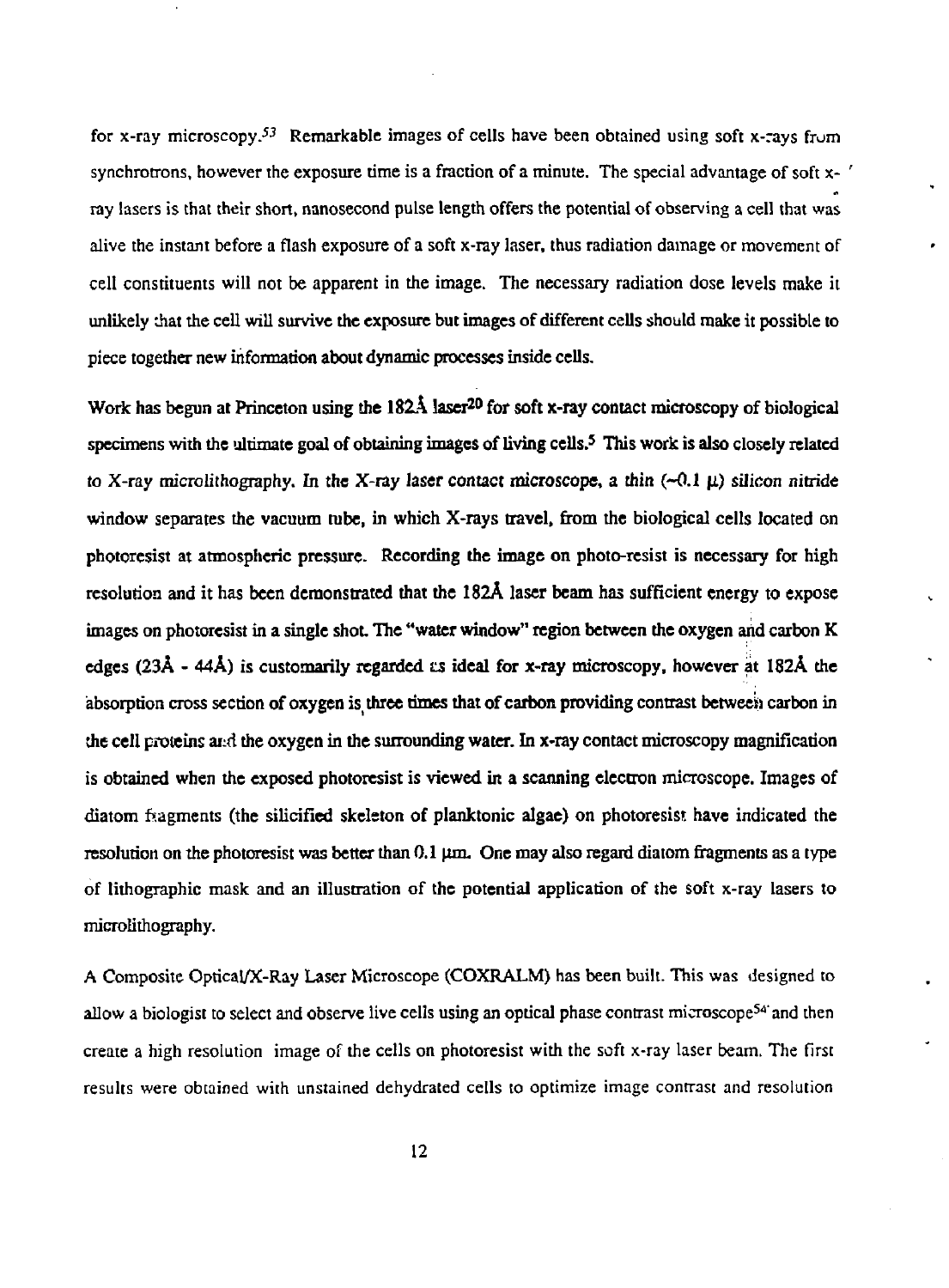without the technicalities of handling wet/live cells. Fig. 8 shows a scanning electron microscope image of a replica, produced by the  $182\text{\AA}$  soft x-ray laser, of dehydrated hela cells (Helen Lane cervical cancer cell) obtained from the Biology Dept, of Princeton University. Presently this work is concentrated on experiments with cells in a wet environment

Spontaneous emission from plasmas has also been used for contact soft x-ray microscopy,5.55 however the output is broadband and uncollimated. For advanced microscope designs in which narrow band multilayer mirrors are used to manipulate the soft x-rays, a monochromatic soft x-ray laser has a clear advantage. Such an Imaging Soft X-Ray Laser Microscope ("IXRALM") is under development at Princeton.

#### **B.** Soft X-ray Laser Holograpy

The prospect of high resolution, three-dimensional imaging of biological cells has excited the imagination of microscopists since the 1950s. However, only with the advent of high brightness x-ray lasers and undulators together with the necessary x-ray optics did the promise begin to become a reality. In 1987 the first hologram with sub-micron resolution was achieved using an undulator at Brookhaven<sup>56</sup> and, almost simultaneously in a completely different experiment, a hologram using a flash subnanosecond exposure was produced from the 206A and 209A selenium soft x-ray laser.<sup>57</sup> As with soft x-ray microscopy, the clear advantage of nanosecond x-ray laser sources is in avoiding the problem *of blurring of the image due to* morion (possibly due *to radiation* damage) during the exposure. The optimum wavelength for soft x-ray holography of biological structures in an aqueous environment turns out not to be in the "water window." Wavelengths slighdy longer than the carbon K-edge provide an optimal trade off between minimizing the necessary source power and the dose absorbed by the sample and maximizing the penetrability of x-ray through wet samples.<sup>33</sup> An additional advantage is that it is possible to use carbon in multilayer optics at this wavelength.

Intensive work in extending the wavelength range of collisional excitation x-ray lasers has achieved high gain-length (GL=8) in nickel-like tantalum at 44.83Å<sup>3</sup> and a major effort is underway to develop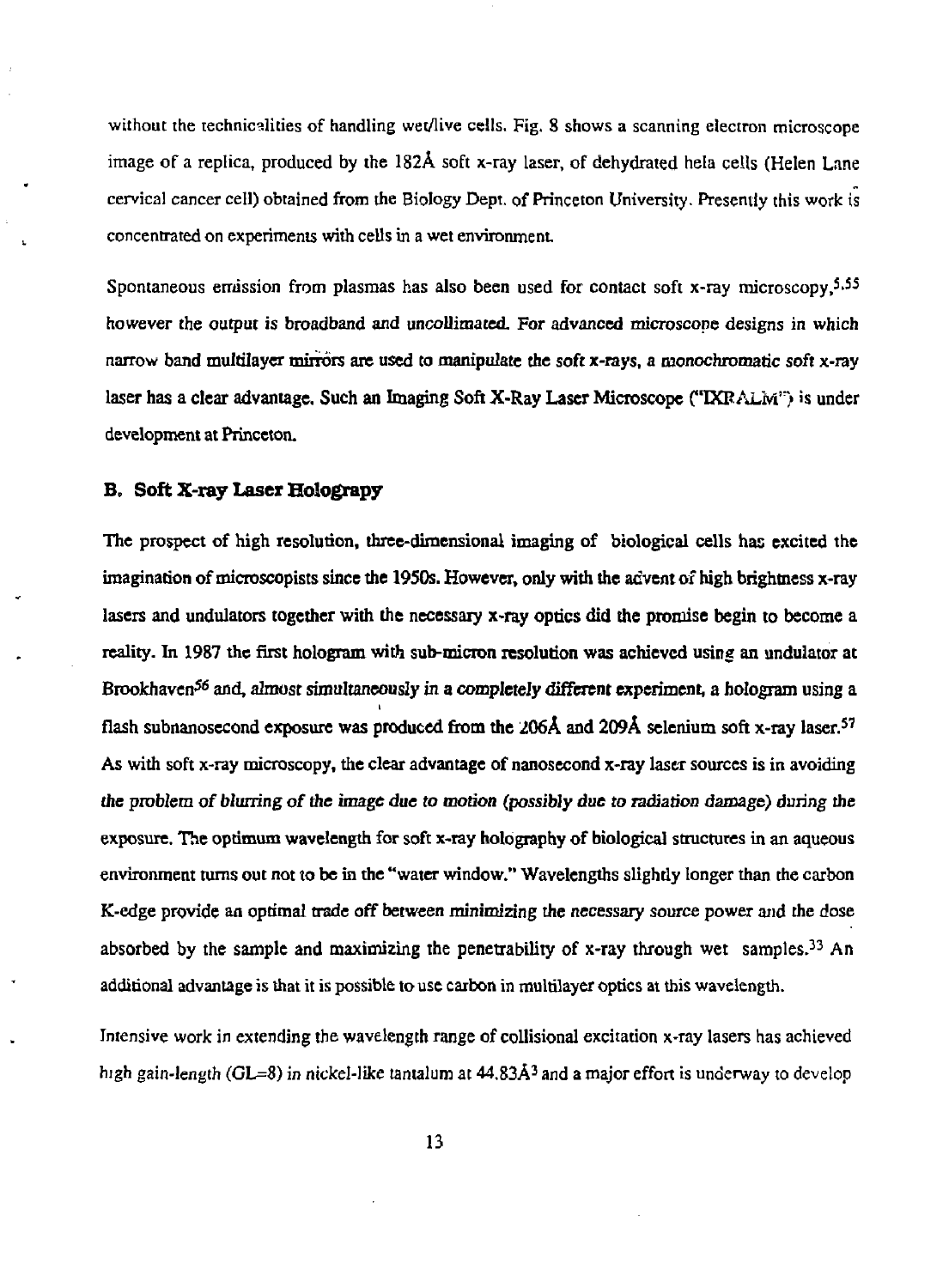x-ray laser holography for three-dimensional high resolution imaging in structural biology.<sup>58</sup> Serious technical challenges remain however. Single mode laser operation is required whereas the current tantalum amplifier is expected to have  $\text{=}10^4$  modes because of its large Fresnel number. Increasing the gain-length to  $GL=22$  in a mode-selective double-pass arrangement is planned to achieve the  $10-100$  $\mu$ J/mode coherent output required. The main attraction of holography is three-dimensional imaging, however depth resolution requires illumination over a large solid angle (the depth resolution is less than the transverse resolution by a factor of 1/sinA where sinA is the numerical aperture of the illumination). For this reason multiple beams are planned **to** illuminate the sample over a large solid angle. The requirements on x-ray optics will be most demanding. Nonetheless the rapid progress to date is encouraging evidence that three-dimensional imaging of, for example, a human chromosome will be within reach in the near future.

### **C. Other Applications**

Besides microscopy and holography, a wide variety of other applications of x-ray lasers to science and industry have been proposed. Scientific applications include die new field of non-linear phenomena at x-ray wavelengths. Conventional lasers heralded a revolution in the understanding and application of non-linear optics in the UV to IR wavelength range. The focussed output power that should seem be available from a saturated x-ray laser, exceeds  $10^{14}$  Wcm<sup>-2</sup> raising prospects for efficient harmonic generation.<sup>8</sup> The possibility of a tunable x-ray laser through four-wave mixing with an optical laser is being investigated.<sup>59</sup> Such a tunable x ray laser would offer opportunities for elemental analysis and fluorescence studies. Attempts have been made to use photo-ionisarion tc down-convert the x-ray emission to the XUV<sup>60</sup> and frequency up-conversion to shorter x-ray wavelengths has been studied.<sup>61</sup> Soft x-rays penetrate plasmas with electron densities as high as  $10^{22}$  cm<sup>-3</sup> and offer new possibilities in plasma diagnostics.

An industrial application with clear analogy to x-ray microscopy is x-ray lithography; however the use of a x-ray laser in an integrated circuit (IC) production facility would require a much more efficient x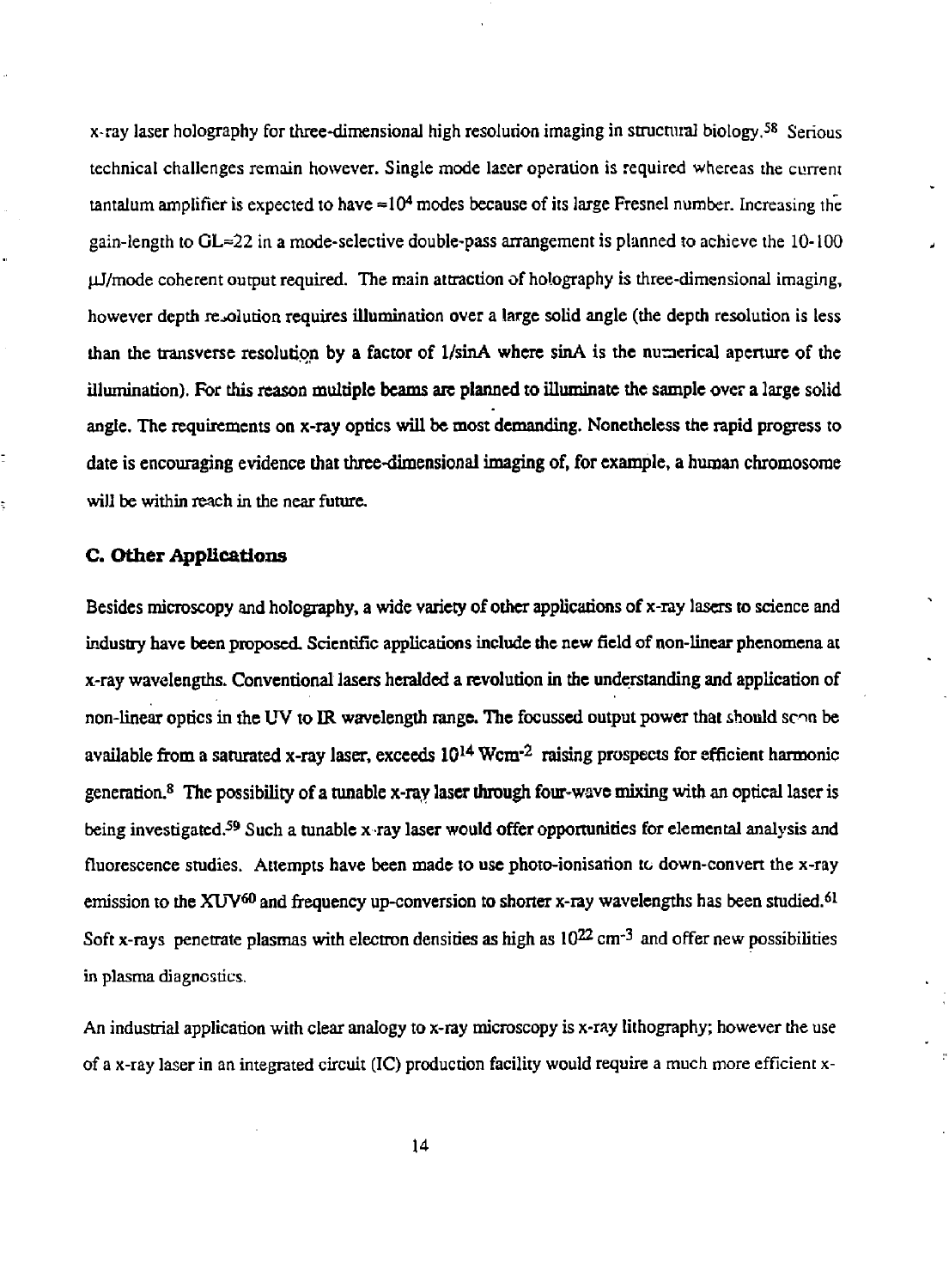ray laser with an average power of  $\approx 100$  mW. A more immediate application may be in the lithographic inspection. Another application is the fabrication of holograms such as ultra-fine diffraction gratings.

# VIII. ADVANCED X.RAY LASER SCHEMES

Advances in subpicosecond laser technology in the optical wavelength range have led to the availability of laboratory-scale lasers with focussed power densities exceeding  $10^{18}$  Wcm<sup>-2</sup>. At these intensities the electric field in the focussed laser beam exceeds the Coulomb field between the electron and nucleus in the hydrogen atom and intensive work is being done to understand the physics of lasermatter interactions at these ultra-high intensities.<sup>62-67</sup> The pump power required to generate gain at shorter wavelengths scales as  $\lambda^{-3}$  -  $\lambda^{-4}$ ; principally due to depopulation of excited states by spontaneous emission. This means, for example, that the pump power needed for a  $10\text{\AA}$  laser is  $10^3$  – 10<sup>4</sup> higher than for a 100Å laser. The radiative lifetime scales as λ<sup>-2</sup> and is of the order 10fsec for a 10A transition so clearly an ultra-high power subpicosecond pump laser is appropriate to the task of creating a  $\approx$ 10Å x-ray laser. Since the required pump energy now scales only as  $\lambda$ <sup>-1</sup> the cost is not prohibitive. A population inversion on a x-ray transition is an example of an extreme non-equilibrium situation but the extreme spatial and temporal gradients in a focussed ultra-high intensity femtosecond pulse are suited to this task. One approach is to scale the recombination scheme to shorter wavelengths. Here the UV wavelengths of the powerful subpicosecond lasers allow access to appropriately high densities and the short pulse length permits the picosecond cooling time required to generate gain by adiabatic expansion. Other proposed schemes are based on multiphoton ionisation, <sup>64,68</sup> inner shell ionisation<sup>14</sup> and Auger transitions.<sup>69</sup>

A novel two laser approach to x-ray lasers in the 10-50Å region is under development at Princeton.<sup>70</sup> Here a conventional high energy (Nd or  $CO<sub>2</sub>$ ) is used to create a target plasma of the appropriate state of ionization which is then excited by a powerful subpicosecond pulse. The high energy lase  $\cdot$ efficiently generates the high ionization stages required and non-linear processes are excited by the powerful subpicosecond laser. First experiments using a x-ray streak camera have clearly shown the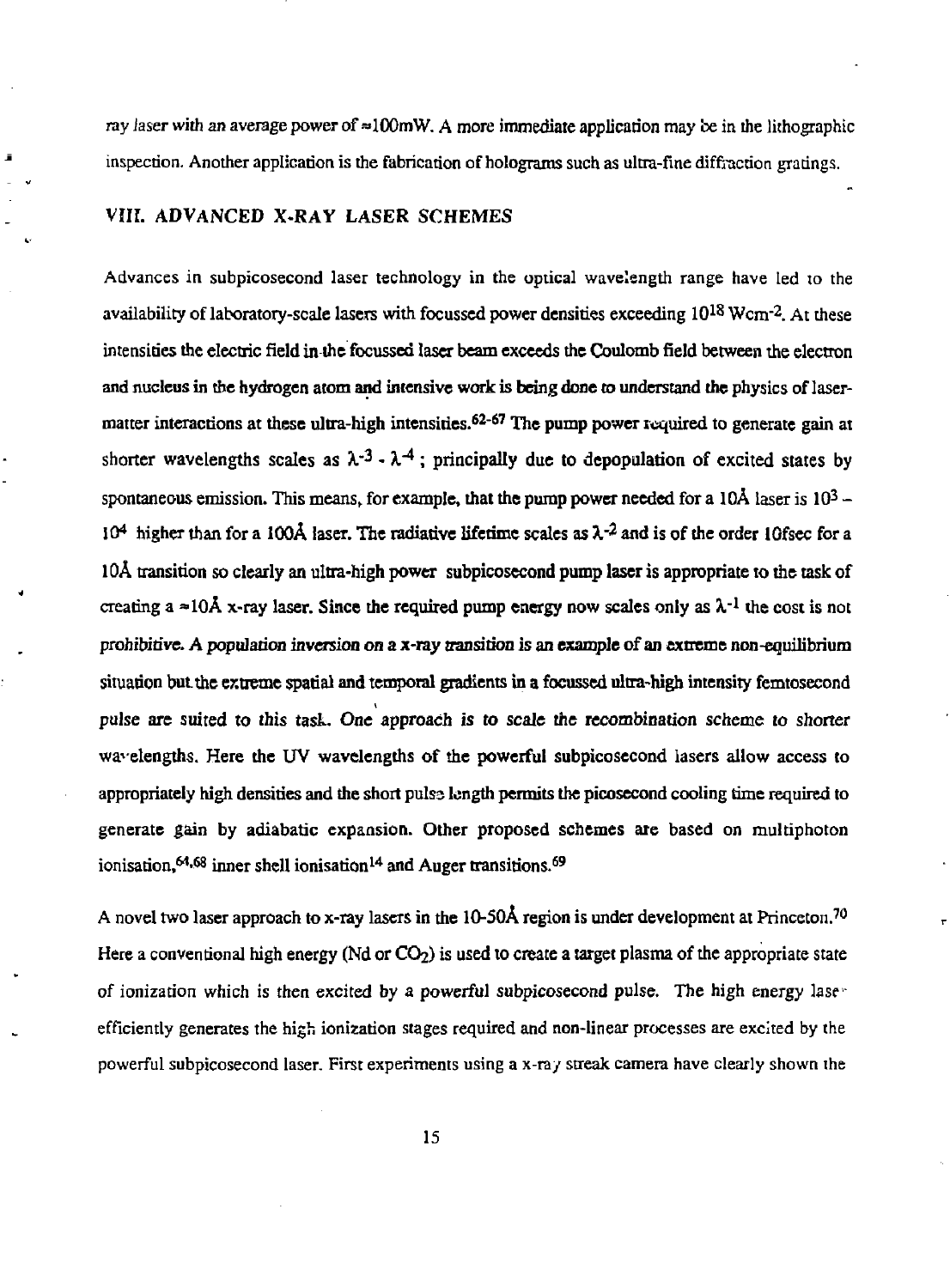interaction of the subpicosecond pulse with the pre-formed plasma. When the subpicosecond laser alone is focussed on a teflon target the spectrum of the plasma emission shows resonance lines of hydrogen-like carbon with enormous Stark broadening (see Fig. 9), corresponding to electron densities up to  $10^{23}$  cm<sup>-3</sup> and indicative of the extreme conditions these lasers can produce.

We would not like to leave this section on laser development without mentioning recent progress in XUV lasers. A 1089A xenon laser based on photo-ionisation pumping has been developed which has achieved a saturated output with only 0.5J of pump energy at a repetition rate of  $2 \text{ Hz}^{71}$  In a similar experimental setup an atomic cesium laser with a gain-length product of GL=85 has been produced, in this case collisional excitation by photo-electrons created the population inversion.<sup>72</sup> The XUV wavelength region was originally overlooked in the race toward x-ray lasers but this region has important application; in chemistry.

# IX. FUTURE OUTLOOK

The quest for X-ray lasers has fostered research that has deepened our understanding of fundamental atomic, plasma and optical physics. Soft x-ray laser technology is relatively young but is already being applied to existing fields most notably x-ray microscopy and holography. Soft x-ray lasers have been developed with an energy sufficient to expose record high resolution images on photo-resist or with a brightness 6 orders of magnitude higher than existing or planned synchrotrons. The first results from the applications to microscopy and holography are in hand. Current research efforts are proceeding on two fronts. Encouraging progress has been made at large laser facilities to extend the operating range to shorter wavelengths. The complexity of die pump lasers used at these institutions will lead to a "user facility" situation for potential users, somewhat similar to present arrangement with synchrotrons. In parallel, efforts are being made to simplify the technology required for soft x-ray lasing, for instance by using low energy pump lasers to generate gain. Alternatively, discharge pumping may in the future greatly reduce the complexity and hence the cost of these devices. Cost is a crucial factor in the utility of these devices and the range of potential applications. These t *f/o* (large-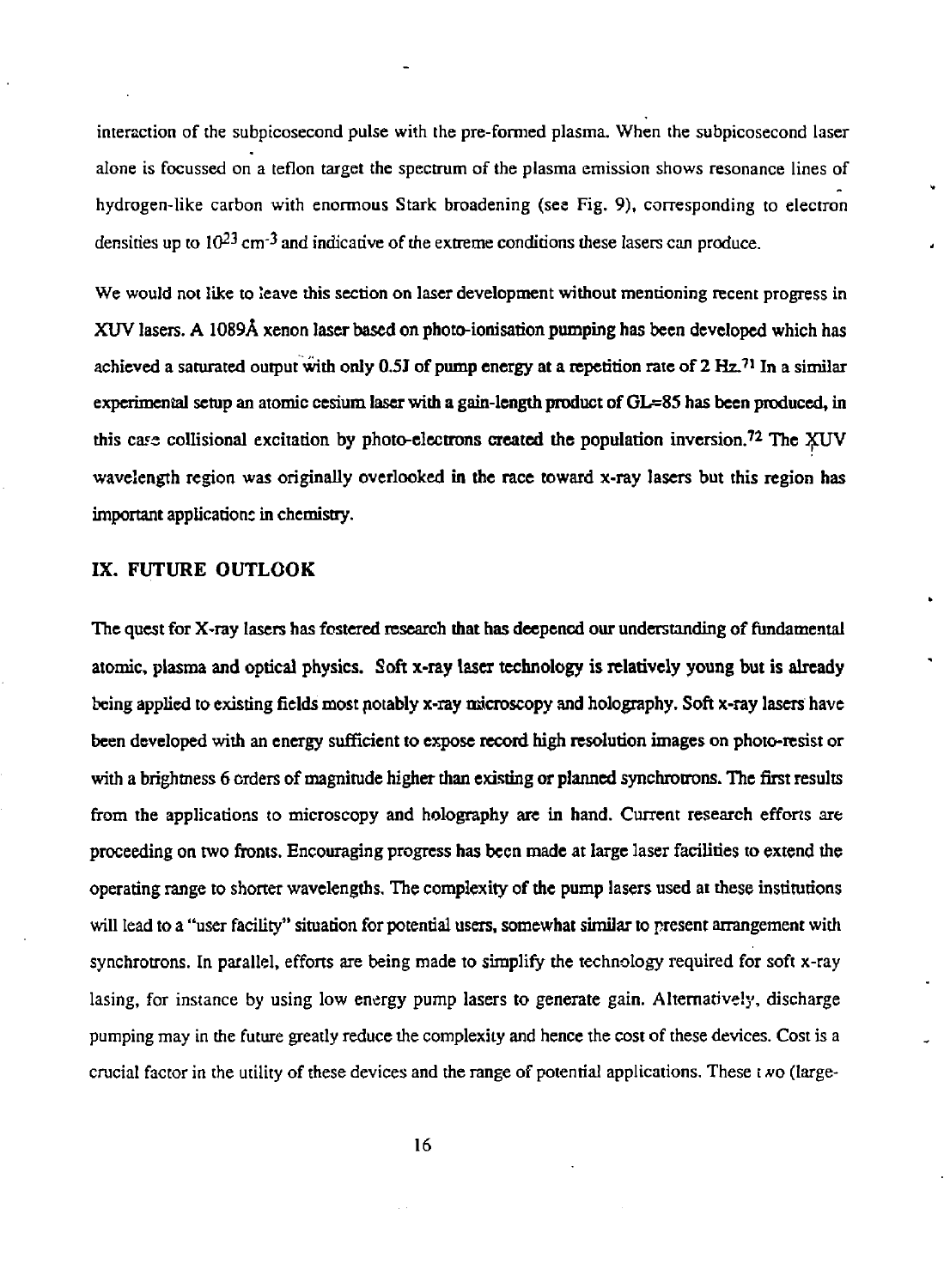and small scale) approaches may well co-exist in a manner analogous to National Supercomputing Centers and Personal Computers. Parallel developments in x-ray optics will play a crucial role in realizing the maximum brightness of these devices with cavity optics and in manipulating the beam for applications. Efficient normal incidence mirrors for the "water window" region and multilayer coatings on curved focussing optics and waveguides are important current research efforts.

While recent progress in soft x-ray lasers and optics has been remarkable, the advent of useful devices based on this technology will not be automatic. It needs sustained and consistent funding which is dependent on a political will and public recognition that future prosperity cannot be assured without investment in long term research and development The increasing maturity of the international effort in x-ray laser research together with cutbacks in the U.S. funding may result in leadership in this promising field going overseas. This political challenge may well turn out to be the pacing item in the continued progress in this field

## ACKNOWLEDGMENTS

I would like to express my appreciation of all my colleagues at Princeton especially S. Suckewer for many years of productive and stimulating collaborations, *i* would like to thank the organizers and participants of the 2nd International Colloquium on X-ray Lasers for a most inspiring conference with many useful discussions. I would like to express my thanks to J Apmzese, H Baldis, T Boehly, E Fill, P Jadgle, Y Kato, C Lewis, D Matthews, S Maxon, B MacGowan, and E McLean for sending materials in advance of publication.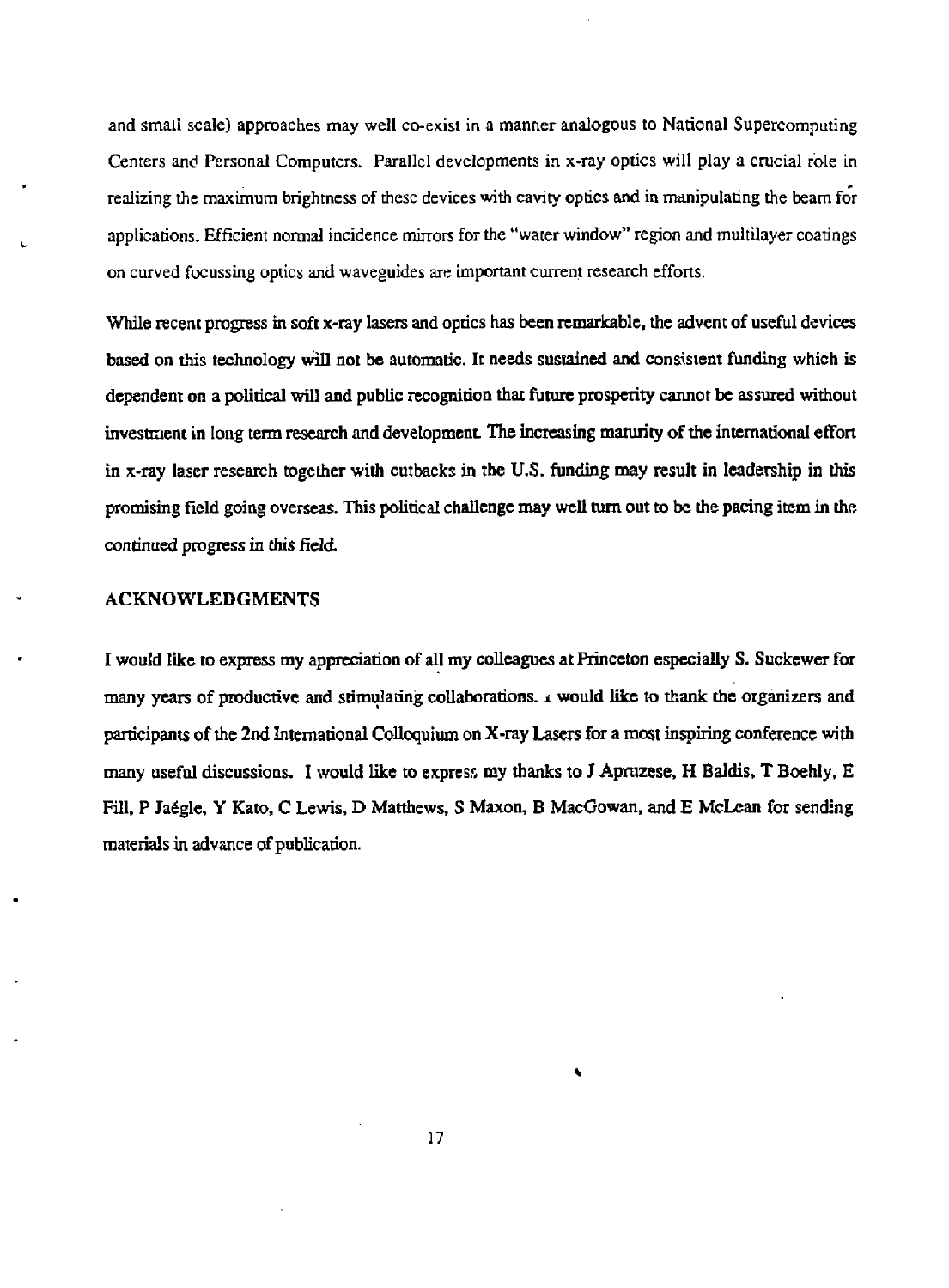# **Figure Captions**

- Fig. I Historical perspective comparing the development of conventional lasers and their applications to soft x-ray lasers.
- Fig. 2 Partial energy level diagram of recombination and collisional pumped soft x-ray lasers.
- Fig. 3 Plot of eqn. 1 showing the output intensity as a function of gain-length expressed in terms of the enhancement of stimulated emission over spontaneous emission levels.
- Fig. 4. Gain-length achieved versus wavelength from table 1. The hair line marks GL = 4.6 which corresponds to an enhancement of 10. Note that the y axis is approximately logarithmic in intensity (eqn.l) so that the points in the upper half of the graph represent extremely bright sources.
- Fig. 5 Intensities of the CVl 182A and 135A lines versus plasma length and (dashed line) a least squares fit to a gain of 4.5cm-1 for the 1**82A line.**
- Fig. 6 On-axis spectra from 2.5- and 1.7-cm-long tungsten foils. The 2.5-cm foil had a gainlength product of GL=7 at 43.18A.
- Fig. 7 On-axis spectrum from a 3.8cm titanium target. The laser line at 326.5A dominates the spectrum. Two weaker lines are seen at 473.2A and 508.8A. Note the absence of the  $J=2\rightarrow 1$  lines which are expected at 459.4Å and 472.1Å.
- Fig. 8 An image produced by the 182A soft x-ray laser of Helen Lane cervical concer cells.
- Fig. 9 Spectra obtained from the interaction of a powerful subpicosecond laser of intensity of  $2\times10^{18}$  Wcm<sup>-2</sup> with a teflon target; (a) spatially integrated spectrum showing well defined satellite lines, and (b) spectrum emitted close to the target surface showing very broad CVl 33.7A emission.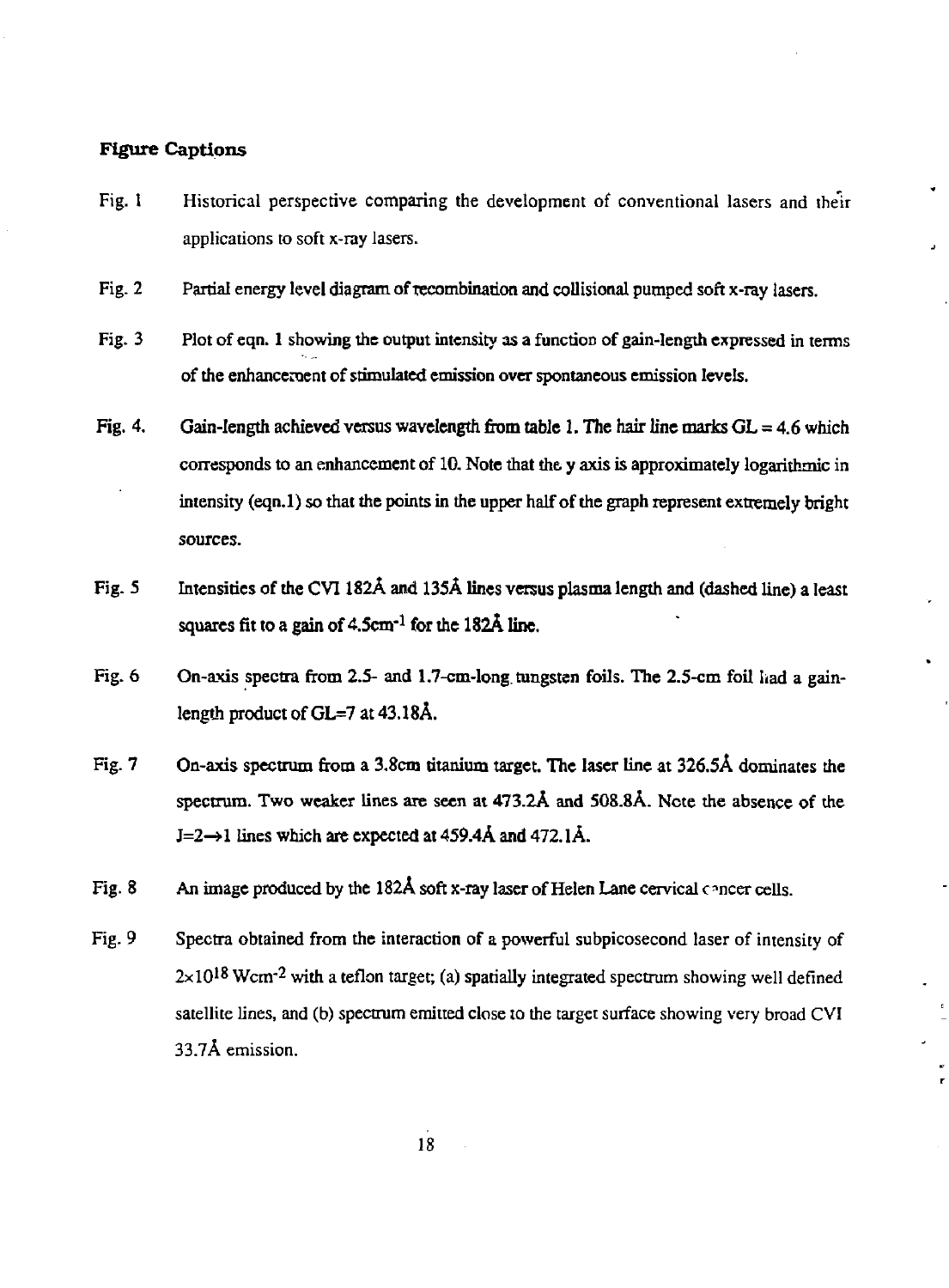#### REFERENCES

- 1 T H Maiman, *Nature* 187,493 (1960).
- 2 I Asimov in Asimov's Chronology of Science and Discovery, Harper and Roe, New York, 1989; and T H Maiman, *Lasers and Applications,* High Tech Publications Inc. IV, 85 (1985).
- 3 B J Macgowan, S Maxon, L B Da Silva, D J Fields, C J Keane, D L Matthews, A L Osterheld, J H Scofield, G Shimkaveg, and G F Stone, *Phys, Rev. Lett. 6S,* 420, (1990); and Proceedings of the 2nd International Colloquium on X-rav Lasers. IOP Publishing Ltd., Bristol, England (1991).
- 4 T N Lee, E A McLean, R C Elton, *Phys. Rev. Lett.* 59, 1185 (1987).
- 5 C H Skinner, D S DiCicco, D Kim, R J Rosser, S Suckewer, A P Gupta, and J G Hirschberg, *J. Micros,* 159, 51 (1990).
- 6 D Kim. C H Skinner, G Umesh, S Suckewer. *Opt. Lett.* 14, 665 (1989).
- 7 C H Skinner, D Kim, D Voorhees and S Suckewer, /. *Opt. Soc. Am.* B 7,2042, (1990).
- 8 NMCeglio./ourna/ *ofX-ray Science, and Technology,* 1,7(1989).
- 9 S Suckewer and C H Skinner, *Science* 247,1553 (1990).
- 10 C J Keane, N M Ceglio, B J Macgowan, D L Matthews, D G Nilson, J E Trebes and J A Whelan, *J. Phys. B.* 22, 3343 (1989); and R A London, M D Rosen, M S Maxon. D C Eder, and P L Hagelstein, *J. Phys. B.,* 22, 3363 (1989).
- 11 R C Elton, X-Rav Lasers. Academic Press, Boston (1990).
- 12 Proceedings of the 2nd International Colloquium on X-ray Lasers, IOP Publishing Ltd., Bristol, England (1991).
- 13 G A Gudzenko and L A Shelepin, *Zh. Eksp. Teor. Fiz.* 45, 1445 (1963); *[Sov. Phys. JETP,* 18, 998 (1964)].
- 14 M A Dugay and P M Rentzepis, *Appl. Phys. Lett.* 10, 350 (1967).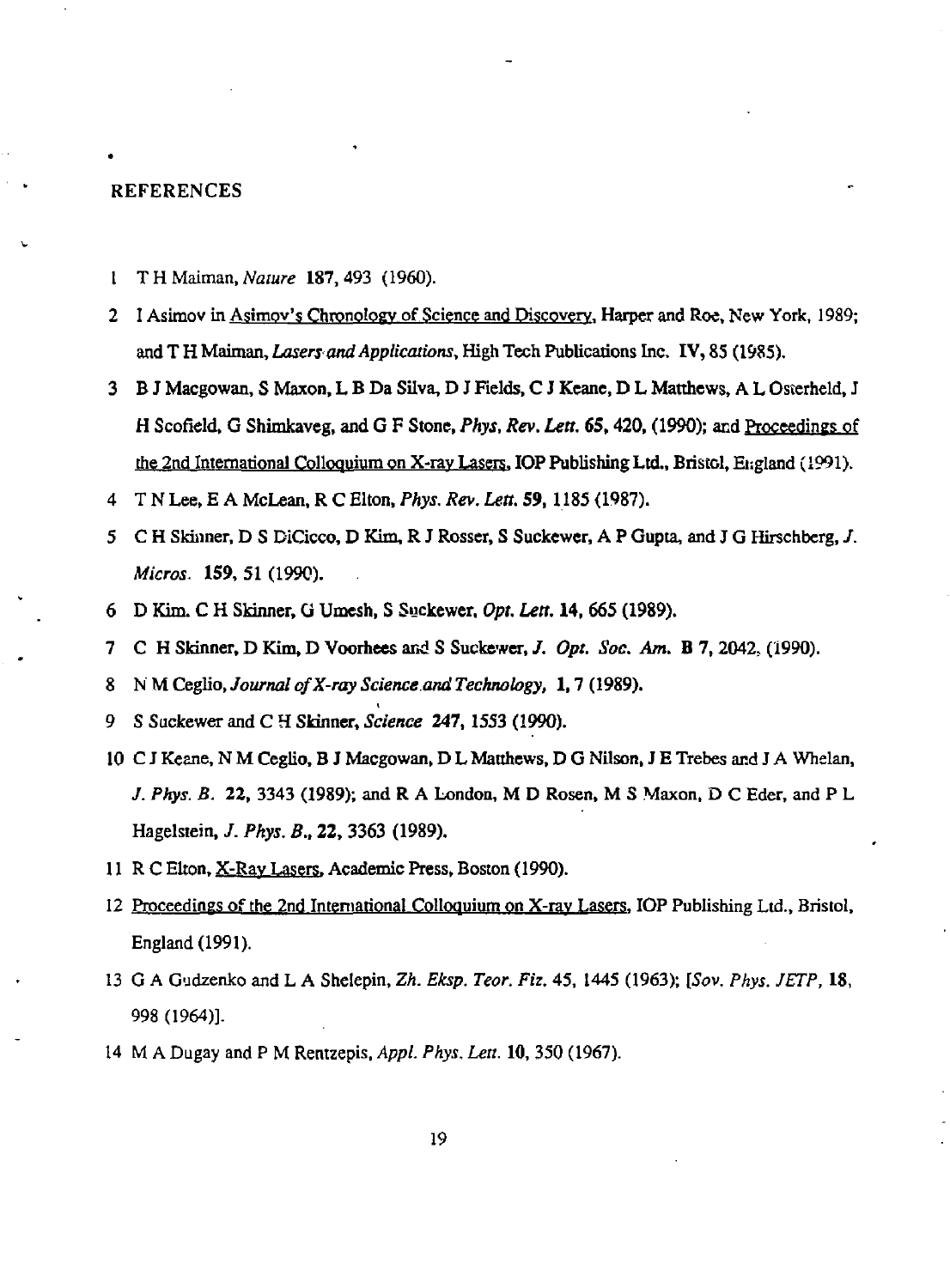- 15 A V Vinogradov, 11 Sobel'man, and E A Yukov, *Sov. J. Quantum Electron.* 7, 32 (1977); and R C Elton, *Appl. Opt.* 14, 97 (1975).
- 16 A V Vinogradov, 11 Sobel'man and E A Yukov, *Sov. J. Quant. Electron* 5,59 (1975).
- 17 F E Irons and N J Peacock, *J Phys B.* 7, 1109 (1974).
- 18 D Jacoby, G J Pert, S A Ramsden, L D Shorrock and G J Tallents, *Opt. Comm.* 37, 193 (1981).
- 19 D L Matthews, P L Hagelstein, M D Rosen, M J Eckart, N M Ceglio, A U Hsrf, H Medecki, B J Macgowan, J E Trebes, B L Written, E M Cambell, C W Hatcher, A M Hawryluk, R L Kaufman, L D Pleasance, G Rambach, J H Scofield, G Stone and T A Weaver, *Fhys. Rev. Lett.*  54,110(1985).
- 20 S Suckcwer, C H Skinner, H Milchbcrg, C Keane and D Voorhees, *Phys. Rev. LettSS,* 1753 (1985); and S Suckewer, C H Skinner, D Kim, E Valeo and A Wouters, *Pkys. Rev. Lett. 57,*  1004 (1986).
- 21 P. Jaegte, A Carillon, P Drez, B Gauthe, F Gadi, G Jamelot and A Klisnick *Europhys. Lett.* 7, 337 (1988); and P. Jaegié, G Jamelot, A Carillon, A Klisnick, A Sureau, and H Guennon, *J. Opt. Soc. Am.* B 4, 563 (1987).
- 22 D. Kim, C. H. Skinner, A. Wouters, E. Valeo, D. Voorhees, and S. Suckewer *J. Opt. Soc. Am.*  B 6, 115 (1989).
- 23 S Maxon, P Hagelstein, J Scorleid, and Y Lee, /. *Appl. Phys.* 59,293 (1986).
- 24 G J Linford, E R Peressini, W R Sooy, and M L Spaeth, *Appl. Opt.* 13, 379 (1974).
- 25 D Kim, C H Skinner, D Voorhees, and S Suckewer, Proceedings of the 2nd International Colloquium on X-rav Lasers. IOP Publishing Ltd., Bristol, England (1991).
- 26 P R Herman, T Tachi, K Shihoyama, H Shiraga and Y Kato, IEEE Trans, on Plasma Sci. 16, 520, (1988); and Y Kato, Proceedings of the 2nd International Colloquium on X-ray Lasers, IOP Publishing Ltd., Bristol, England (1991).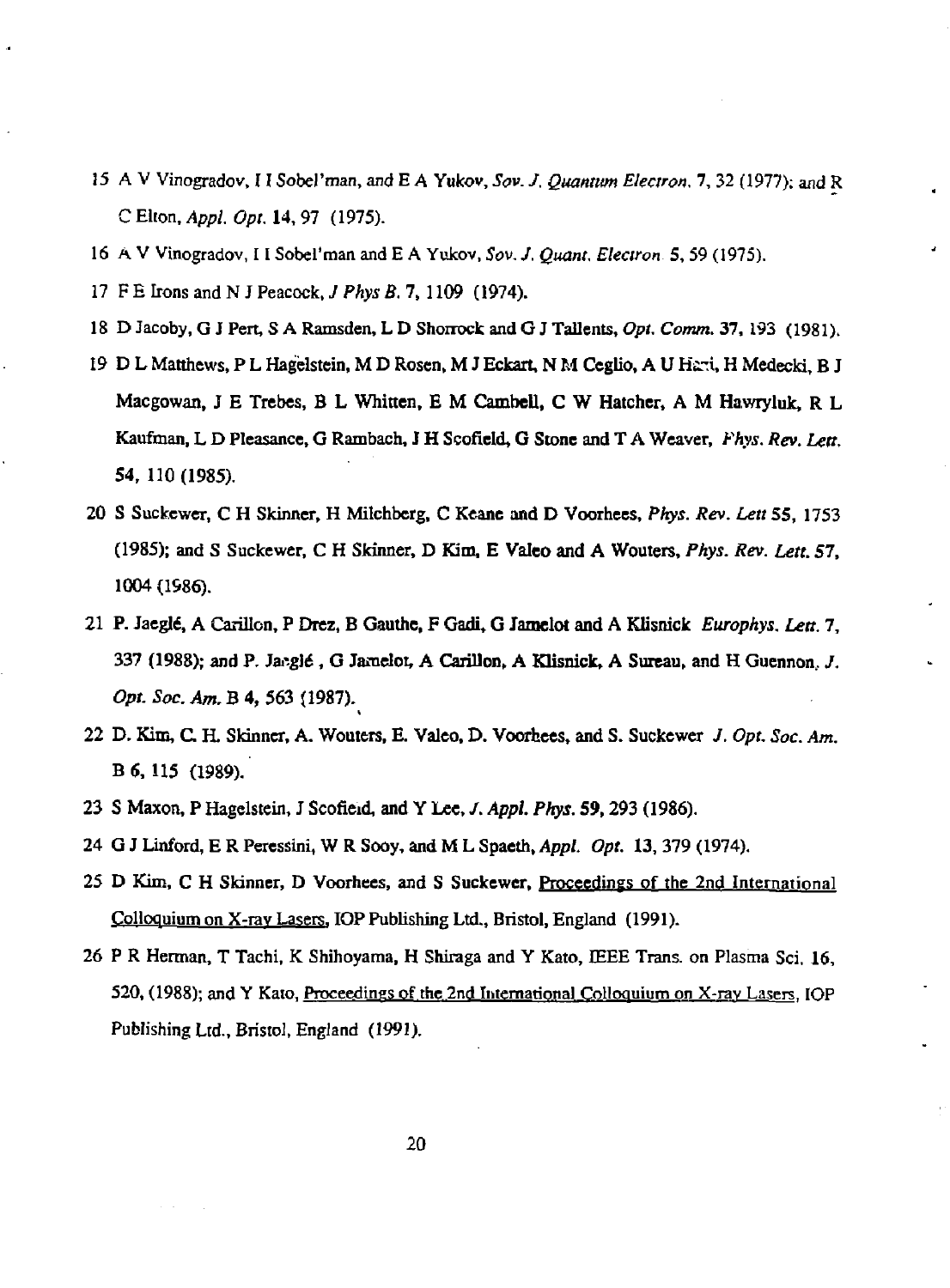- 27 B Boswell, D Shavarts, T Boehly and B Yaakobi, *Phys. Fluids.,* B2,436, (1990); and T Boehly, B Yaakobi. D Shvarts, D Meyerhofer, P Audebert, J Wang, M Russotto, B Boswell, R Epstein, R S Craxton and J M Soures, *\ppl. Phys.* B SO, !65 (1990).
- 28 M Grande, M H Key, G Kiehn, C L S Lewis, G J Pert, S A Ramsden, C Regan, S J Rose, R Smith, T Tomie and O Willi, *Opt. Comm.* 74,309, (1990).
- 29 DCEder,*Phys. Fluids.^* 1, 2462 (1989).
- 30 M D Rosen, R A London, arid P L Hagelstein, *Phys Fluids,* 31,666 (1988).
- 31 D J Fields, R S Walling, A R Fiy, G M Shimkaveg, A L Osterheld, B J MacGowan, L B Da Silva, R E Stewart, W H Goldstein, D L Matthews, and M J Eckart, Proceedings of the 2nd International Colloquium on X-ray Lasers. IOP Publishing Ltd., Bristol, England (1991).
- 32 B J Macgowan, S Maxon, L B DaSilva, D J Fields, C J Keane, D L Matthews, A L Osterheld, J H Scofield, G Shimkaveg, and G F Stone, *Phys. Rev. Lett. 65,*420, (1990) and Proceedings of the 2nd International Colloquium on X-rav Lasers. IOP Publishing Ltd., Bristol, England (1991).
- 33 R A London, M D Rosen, and J E Trebes, *Appl. Opt.* 28,3397 (1989).
- 34 D L Matthews. Proceedings of the 2nd International Colloquium on X-rav Lasers. IOP Publishing Ltd., Bristol, England (1991).
- 35 D M O'Neil, C L S Lewis, D Neely, J Uhomoibhi, M H Key, A MacPhee, G J Tallents, S A Ramsden, A Rogoyski, E A McLean, and G J Pert, *Opt. Comm.* 75,406 (1990).
- 36 G D Enright, H A Baldis, J Dunn, D M Villeneuve, J C Kieffer, H Pepin, M Chaker, and P R Herman, Proceedings of the 2nd International Colloquium on X-ray Lasers. IOP Publishing Ltd., Bristol, England (1991), submitted to J. Opt. Soc. Am. B.
- 37 T Boehly, R S Craxton, R Epstein, M Russotto, w,u tf Yaakobi, *Opt. Comm.* 79,57, (1990).
- 38 D Neeiy, C L S Lewis, D O'Neil, J Uhomobhi, M H Key, S A Ramsden, G J Tallents, Y A Hadathi and G J Pert, Proceedings of the 2nd International Colloquium on X-ray Lasers, IOP Publishing Ltd., Bristol, England (1991).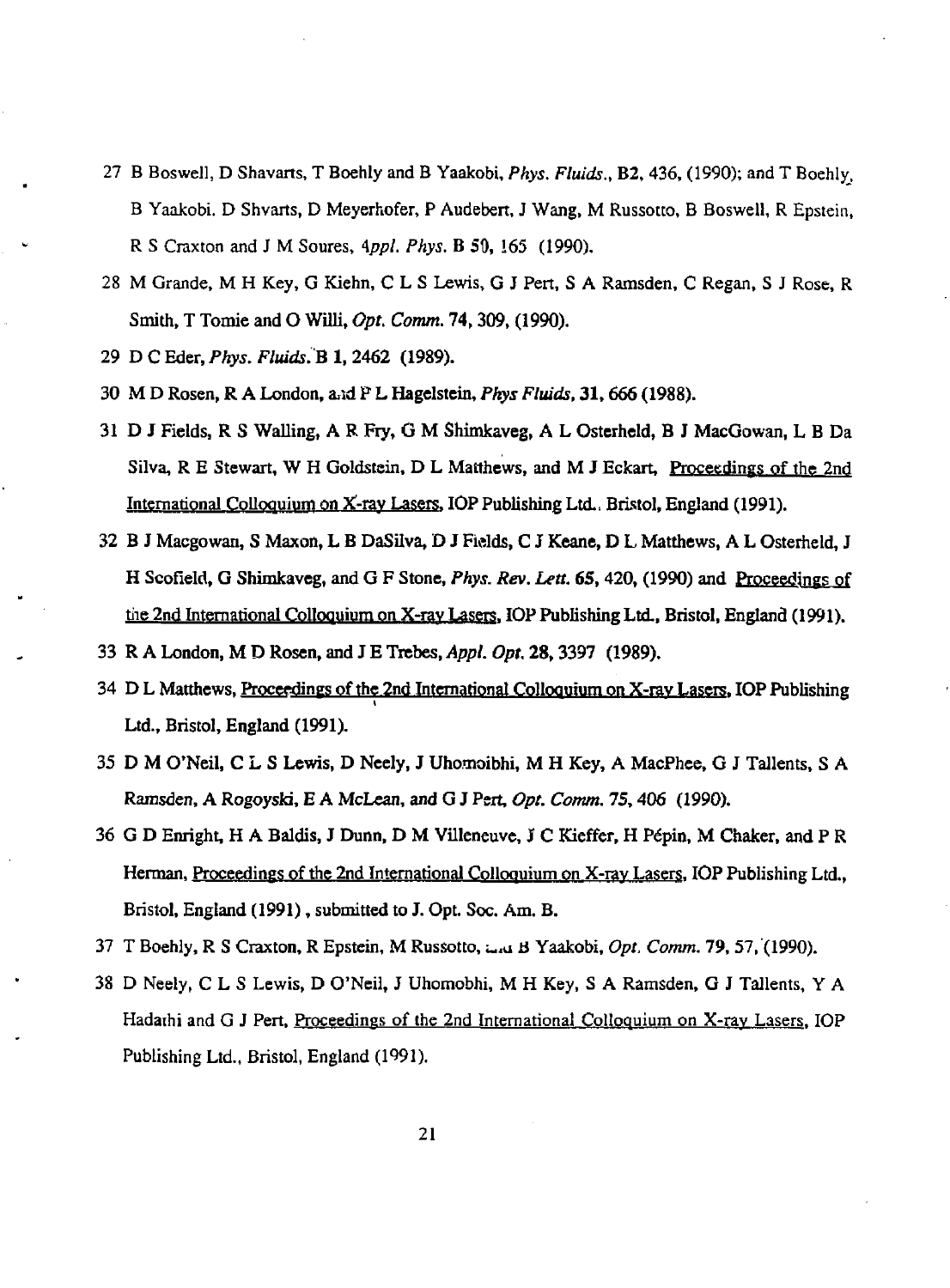- 39 P L Hagelstein, OSA Proceedings on Short Wayelength Coherent Radiation, R W Falcone and J Kirz eds. (Optical Society of America, Washington, DC, ) Vol 2, 28 (1988) and P L Hagelstein, S Basu, S Kaushik, and M Muendel, Proceedings of the 2nd International Colloquium on X-ray Laser<sup>,</sup> IOP Publishing Ltd., Bristol, England (1991).
- 40 T Boehly, M Rusotto, R D Craxton, R Epstein, and B Yaakobi, *Phys Rev. A Rapid Comm.* 42,1 Dec 19?0; and T Boehly, M Russotto, R S Craxton, R Epstein, B Yaakobi, L DaSilva, J Nilsen, B MacGowan, E Chandler, D J Fields, D Matthews, J H Scofield, and G Shimkaveg, Proceedings of the 2nd International Colloquium on X-rav Lasers. IOP Publishing Ltd., Bristol, England (1991).
- 41 J P Apruzese and J Davis, Proceedings of the International Conference on Lasers '89, STP Press, McLean Va (1990); and J P Apruzese, R W Clark and J. Davis Proceedings of the 2nd International Colloquium on X-rav Lasers. IOP Publishing Ltd., Bristol, England (1991).
- 42 MC Marconi and J *Rocca^ Appl. Pkys. Lett.* 54,2180 (1989).
- 43 RW *Lee and A Zigler, Appl. Pkys Lett. 53,2028* (1988).
- 44 D G Godwin and E E Fill, *Appl. Pkys* B 50, 177 (1990) and *EE.* Fill Proceedings of the 2nd International Colloquium on X-ray Lasers. IOP Publishing Ltd., Bristol, England (1991).
- 45 U Feldman and J Reader, J. Opt Soc. Am. B6,264 (1989).
- 46 K Ilcisin, J L Schwob, G Zhang, and S Suckewer, Proceedings of the Annual Meeting of the IEEE/LFOS Society. Institute for Electrical and Electronic Engineers, New York (1991) in press.
- 47 C Keane, C H Nam, L Meixler, H Milchberg, C H Skinner, S Suckewer and D Voorhees, *Rev. Sci. Instrum.* 57, 1296 (1986).
- 48 N M Ceglio, D G Steams, D P Gaines, A M Hawryluk, and J E Trebes, *Opt. Lett.* 13, 108 (1988).
- 49 J H Underwood, Proceedings of the 2nd International Colloquium on X-ray Lasers, IOP Publishing Ltd., Bristol, England (1991).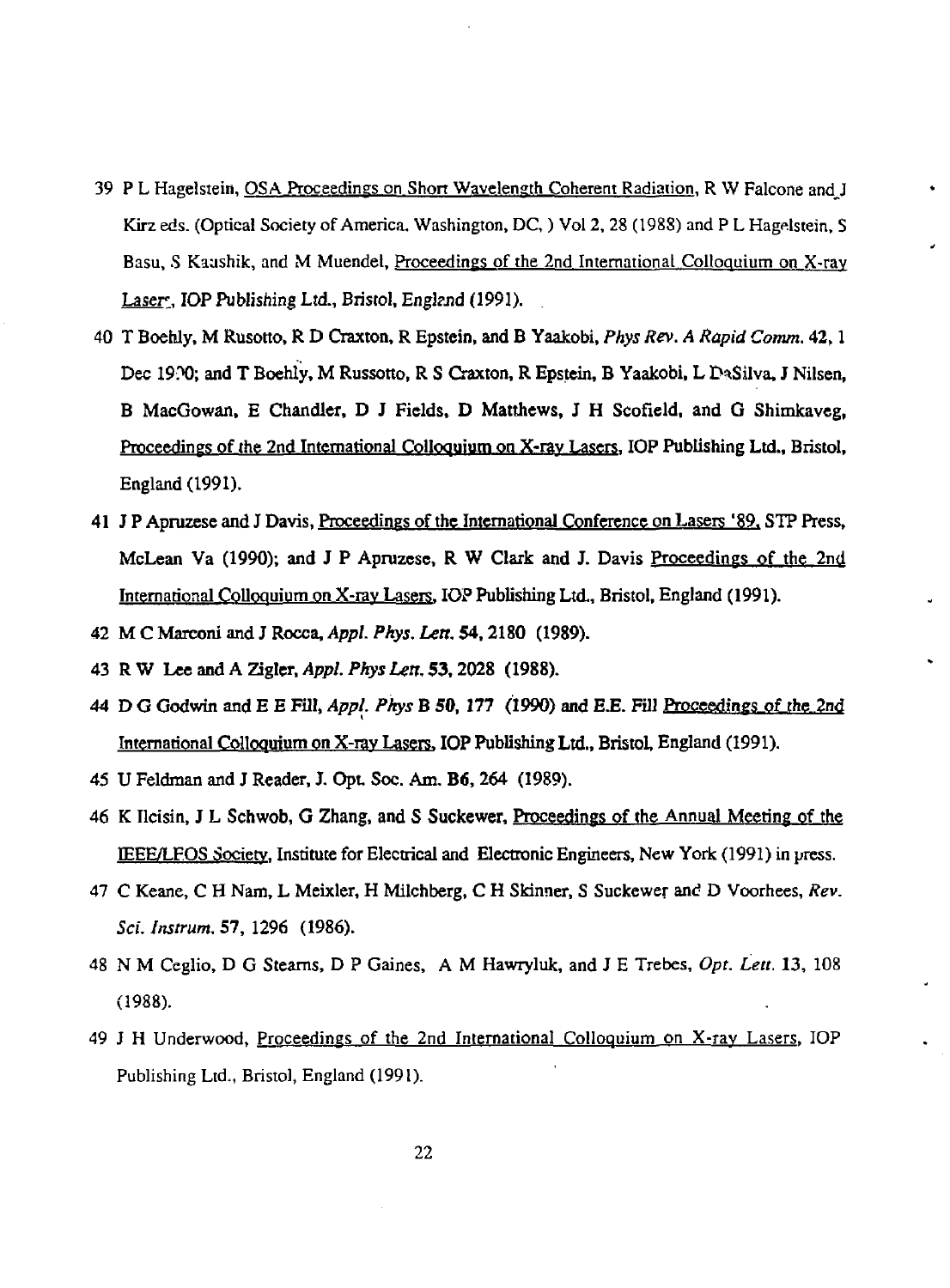- 50 S. Suckewer, *OSA Proceedings on Short Wavelength Coherent Radiation,* R W Falcone and J Kirz eds. (Optical Society of America, Washington, DC) Vol 2, 28 (1988).
- 51 S Bansu and P L Hagelstein, Proceedings of the 2nd International Colloquium on X-ray Lasers, IOP Publishing Ltd., Bristol, England (1991); submitted to Appl. Phys.
- 52 G Charatis, D J Drake, and P D Morley, *Appl. Phys.* B 50, 199 (1990).
- 53 D. Attwood and B. Barton eds. X-ray Microimaging for the Life Sciences: Proceedings of the Workshop. Lawrence Berkley Laboratory Report LBL - 27660 Aug. 1989; and G Schmall, Proceedings of the 2nd International Colloquium on X-rav Lasers. IOP Publishing Ltd., Bristol, England (1991).
- 54 J. Hirschberg et al., "A High Resolution Grating Microspectrofluoremeter with Topographic Option for Studies in Living Cells" ACS Symposium Series. No. 102 Ed: Y. Talmi, American Chemical Society 262, (1979).
- 55 R Feder, V Banton and D Sayre, *Science,* 227,63(1984).
- 56 M R Howells, C Jacobsen, J Kirz, R Feder, K McQuiad and S Rothman, *Science,* 238, 514 (1987); and C Jacobsen, M Howells, J Kirz, and S Ruthman /. *Opt. Soc. Am. A* 7,1847 (1990).
- 57 J E Trebes, S B Brown, E M Cambell, D L Matthews, D G Nilson, G F Stone and D A Whelan, Science, 238, 517 (1987).
- 58 D L Matthews, J E Trebes, R London and M Rosen, Proceedings of the Workshop on X-ray Microimaging for the Life Sciences, p 132, LBL-27660, National Technical Information Service, Springfield, Va and J E Trebes, Proceedings of the 2nd International Colloquium on X-ray Lasers. IOP Publishing Ltd., Bristol, England (1991).
- 59 L B DaSilva, M H Muendel, R W Falcone, J B Kortright, B J Macgowan, D L Matthews and J E Trebes, Proceedings of the 2nd International Colloquium on X-ray Lasers, IOP Publishing Ltd., Bristol, England (1991).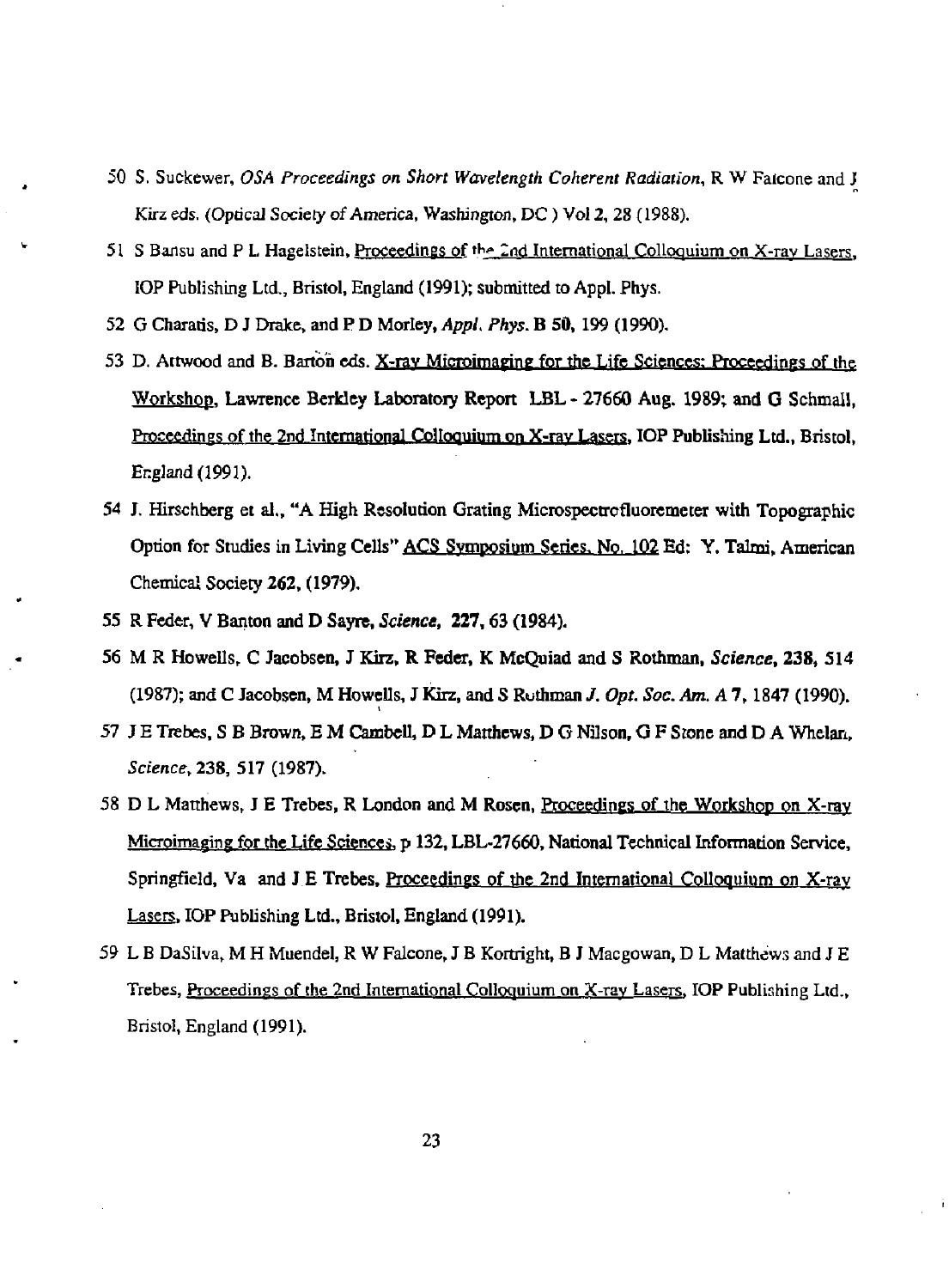- 60 D G N'lson, S B Brown, C J Keane, B J Macgowan, D L Matthews and J Trebes, O R Wood. II, W T Silfvast, D Y Al-Salameh, T E Harvey and P J Maloney, *Appl Phys. Leu.,* 54,786 (1989).
- 61 M H Muendel and P L Hagelstein, Proceedings of the 2nd International Colloquium on X-ray Lasers. IOP Publishing Ltd., Bristol, England (1991); submitted to Phys. Rev. A.
- 62 C W Clark, M G Littman, R Miles, T J Mcllrath, C H Skinner, S Suckewer and E Valeo, *J. Opt. Soc.* B3, 371 (1986).
- 63 K Boyer, G Gibson, H Jara, T S Luk, IA Mclntyre, A McPherson, R Rosman, J C Solcm, and C K Rhodes, *IEEE Trans, on Plasma Sci.* 16,541 (1988).
- 64 N N Bumett and P S Corkuis, *J. Opt. Soc. Am.* 36,1195 (1989) and P B Corkum, N H Bumett and G D Enright Proceedings of the 2nd International Colloquium on X-rav Lasers. IOP Publishing Ltd., Bristol, England (1991).
- 65 S M Susskind, E J Valeo and C Obennon, *Phys. Rev. A* in press (1991).
- 66 D Eder and M D Rosen Proceedings of the 2nd International Colloquium on X-rav Lasers. IOP Publishing Ltd., Bristol, England (1991); and *Phys. Fluids* B in press.
- 67 R A Smith, V Barrow, J Edwards G Kichn and O Willi, *Appl. Phys.* B SO, 187 (1990)
- 68 M M Murnane, H C Kaptsyn, R W Falcone, *IEEE J. of Quant. Eke.* 25,2417 (1989).
- 69 E J McGuire, *Phys. Rev. Lett.* 35, 844 (1975).
- 70 C H Nam, W Tighe, E Valeo and S Suckewer, *Appl. Phys.* B 50, 275, (1990); and W Tighe, K Krushelnick, E Valeo, and S Suckewer Proceedings of the 2nd International Colloquium on X-ray Lasers. IOP Publishing Ltd., Bristol, England (1991).
- 71 Guang-Yu Yin, C P J Barty, D A King, D J Walker, S E Harris and J F Young Opt. Lett. 12, 331 (1987).
- 72 C P J Barty, D A King, G Y Yin, K H Hahn, J E Field, J F Young and S E Harris, *Phys. Rev. Lett.,* 61, 2201 (1988).
- 73 C Keane, personal communication (1990).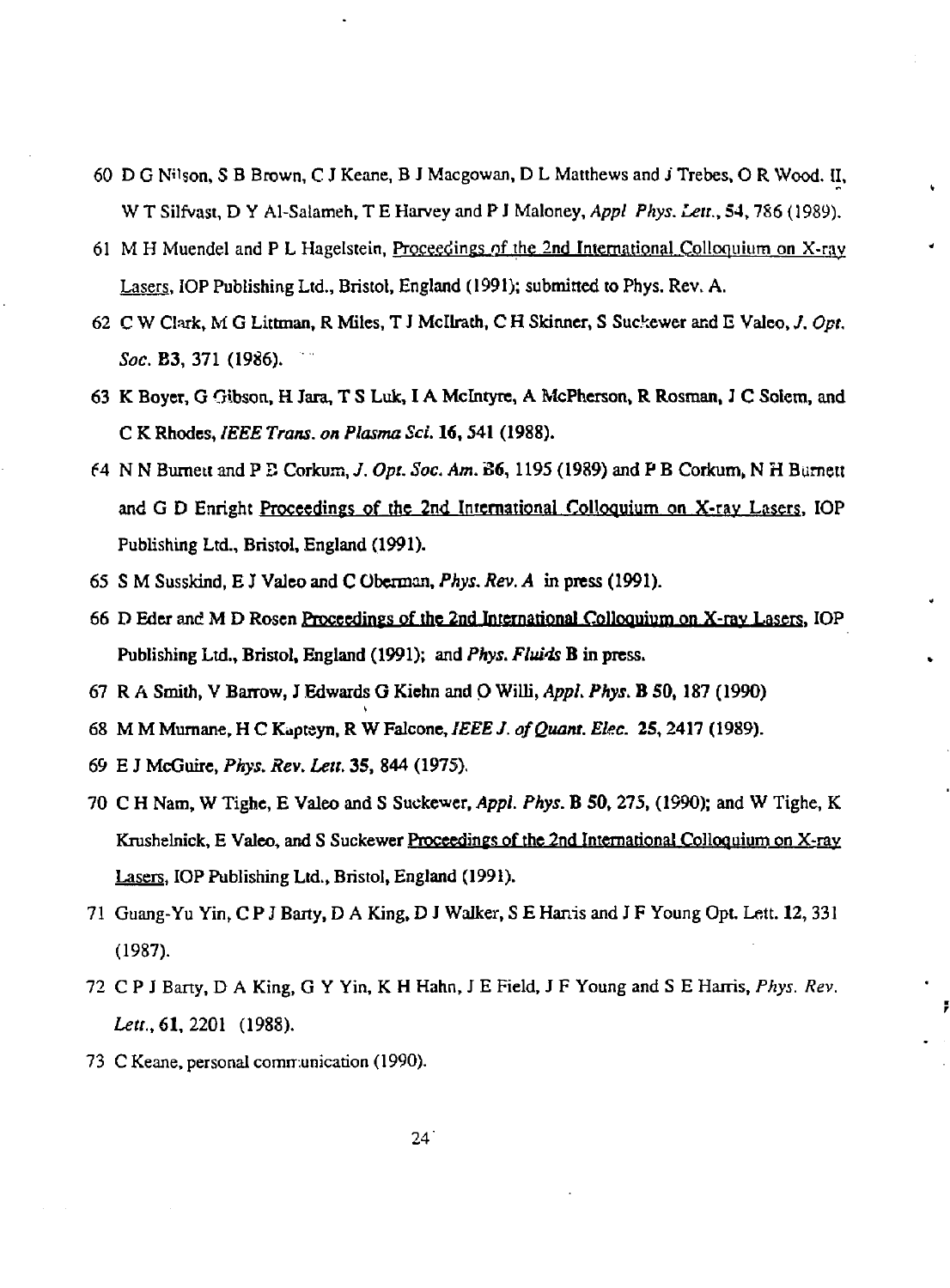- 74 **D** Desenne, **L Berthet, J L Bourgade, K. Bruneau, A Oecoster,** A Dulieu, H Dumont, S Jacquemot, P Jacgle, J P Jameloc, M Loius-Jacquet, J P Raucourt, C Reverdin, J P Thebault, and G Theil, Proceedings of the 2nd International Colloquium on X-rav Lasers. **IOP** Publishing Ltd., Bristol, England (1991).
- 75 **J C Moreno, H R Griem, S Goldsmith, and J Knauer,** *Phys. Rev.* **A 39, 6033 (1989)**
- **76 C L S Lewis, R Corbett, D O'Neil, C Regan, S Saadat, C Chenais-Popovics, T Tomie, J Edwards, G P Kiehn, R Smith, O Willi, A Carillon, H Guennou, P Jaegle, G Jameot, A Klisnicfc, A Sureau, M Grande, C Hooker, M H Key, S J Rose, I N Ross, P T Rumsby, G J Pert, and S A Ramsden,** *Plasma Phys. and Controled Fusion,* **30,35 (1988).**
- 77 A Carillon, M J Edwards, M Grande, M J de C Henshaw, P Jaégle, G Jamelot, M H Key, G P **Kiehn, A Klisnick, C L S Lewis, D O'Neil, G J Pert, S A Ramsden, C M E Regan, S J Rose, R**  Smith and O Willi, *J. Phys. B* 23, 147 (1990).
- **78 C J Keane, D L Matthews, M D Rosen, T W Phillips, B J MacGowan, B L Whitten, M Louis-Jacquet, J L Bourgade, A DeCoster, D Jacquemot, D Naccache, and G Thiell,** *Phys. Rev.* **A 42, 2327 (1990).**
- **79 C Chenais-Popovics, R Corbett, C J Hooker, M H Key, G P Kiehn, C L S Lewis, G J Pen, C Regan, S J Rose, S Sadaat, R Smith, T Tomie, and O Willi,** *Phys Rev. Lett.* **59,2161 (1987).**
- **80 E McLean, personal communication (1990).**
- **81 J F Seely, C M Brown, U Feldman, M Richardson, B Yaakobi, and W E Behring, Opt. Comtn. 54, 289 (1985).**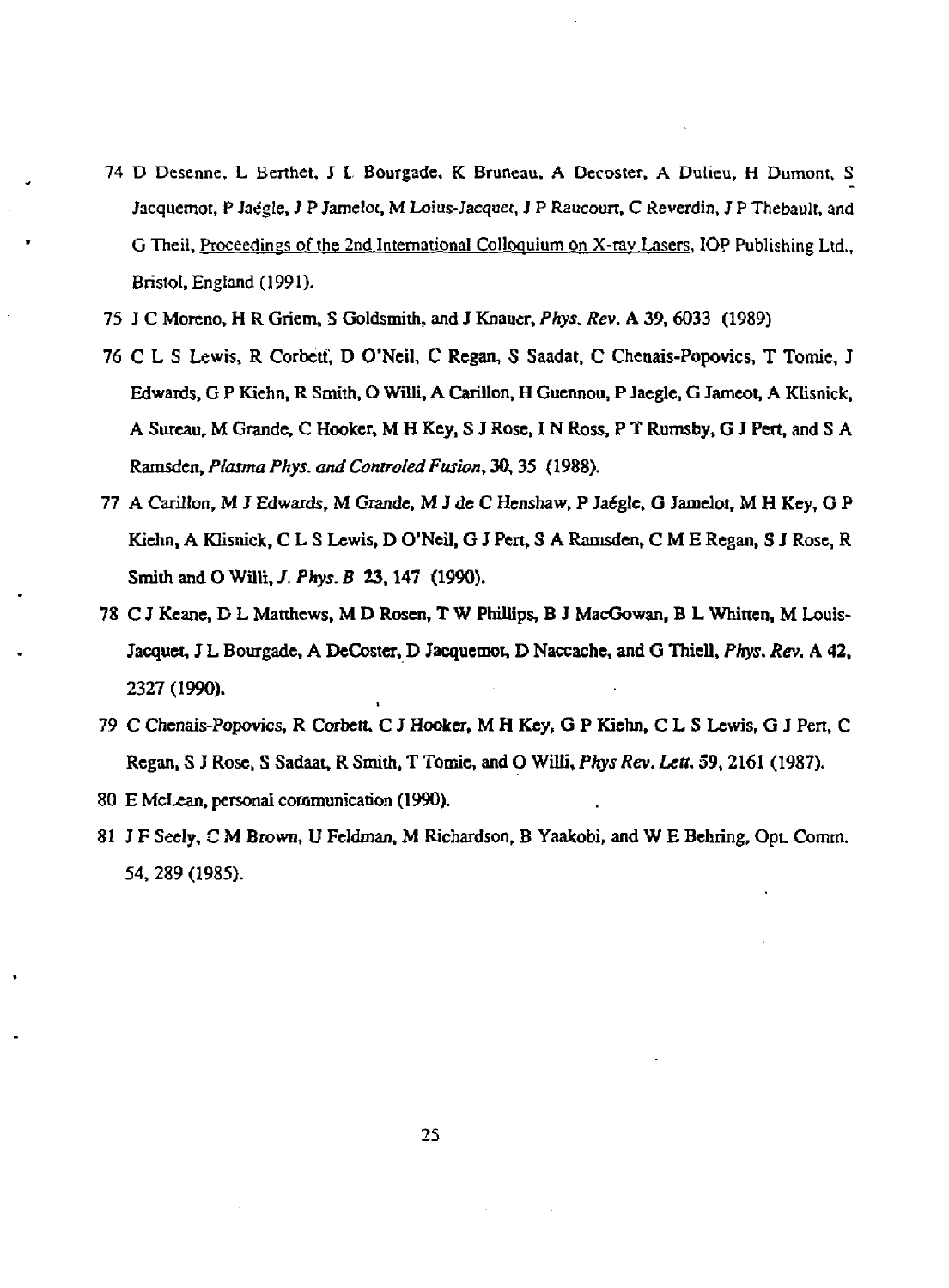| Wave-<br>length<br>$(\overline{A})$ | Institution     | Het: | Element           | Gain-<br>length | Wave-<br>length<br>(Ā) | Institution     | Ret: | Element            | Gain-<br>length |
|-------------------------------------|-----------------|------|-------------------|-----------------|------------------------|-----------------|------|--------------------|-----------------|
| 35.6                                | LLNL            | 73   | Au 52+ (Ni-like)  | 3.0             | 182                    | ÆЕ              | 26   | C 5+<br>(H-like)   | 2.6             |
| 43.2                                | LLNL            | 32   | W 46+ (Ni-like)   | 7.0             | 182                    | LLNL            | 10   | Se 24+ (Ne-like)   | 9.6             |
| 44.3                                | LLNL            | 32   | Ta 45+ (Ni-like)  | 0.1             | 182                    | NRL             | 80   | Se 24+ (Ne-like)   | 3.1             |
| 50.2                                | LLNL            | 10   | Yb 42÷ (Ni•like)  | 2,0             | 182                    | LLE             | 81   | C 5+<br>(H-like)   | 4.1             |
| 54                                  | ILE             | 26   | Na 10+ (H-like)   | 3,9             | 196                    | <b>RALNRL</b>   | 35   | Ge 22+ (Ne-like)   | 8.6             |
| 65.8                                | LLNL            | 10   | Eu 35⊹ (Nî-like)  | 2.1             | 196                    | NRC             | 36   | Ge 22∔ (Ne•like)   | 2.8             |
| 71                                  | LLNL            | 10   | Eu 35+ (Ni-like)  | 3.8             | 196                    | LLE             | 37   | Ge 22+ (Ne-like)   | 2.3             |
| 80                                  | ILЕ             | 26   | FI 9+<br>(H-like) | 2.6             | 196                    | NRL             | 4    | Ge 22+ (Ne·like)   | 4.7             |
| 81                                  | RAL             | 26   | F 8+<br>(H-like)  | 2.2             | 206                    | LLNL            | 10   | Se 24+ (Ne-like)   | 16.0            |
| 99                                  | LLNL            | 31   | Ag 37+ (Ne-like)  | 10.1            | 206                    | nrl             | 80   | Se 24+ (Ne-like)   | 5.9             |
| 99                                  | CEA             | 74   | Ag 37+ (Ni-like)  | 4,4             | 209                    | LLNL            | 10   | Se 24+ (Ne-like)   | 15 2            |
| 100                                 | LLNL            | 31   | Ag 37+ (Ne·like)  | 6.1             | 209                    | NRL             | 80   | Se 24+ (Ne-like)   | 5.9             |
| 102                                 | ILE             | 26   | (Н-ікэ)<br>O 8+   | 3.0             | 212                    | nal             | 80   | Zn 20+ (Ne-like)   | 3.5             |
| 105                                 | LULI            | 21   | Al 10+ (Li-like)  | 3.0             | 220                    | LLNL            | 10   | Se 24+ (Ne-like)   | 9.2             |
| 105                                 | ΙLΕ             | 26   | Al 10+ (Li-like)  | 2.0             | 221                    | NRL,            | 4    | Cu 19+ (Ne-like)   | 3.0             |
| 105                                 | LLE             | 75   | Al 10+ (Li-like)  | 2.1             | 222                    | NRL             | 80   | As 23+ (Ne•like)   | 8.1             |
| 106                                 | RAL             | 76   | AI 10+ (Li-lika)  | 2.0             | 232                    | <b>NRC</b>      | 36   | Ge 22+ (Ne-like)   | 5.0             |
| 106                                 | LLNL            | 10   | Mo 32+ (Ne-like)  | 3.8             | 232                    | LLE             | 37   | Ge 22+ (Ne-like)   | 5.5             |
| 129                                 | PPPL            | 22   | Si 11+ (Li-like)  | 2.0             | 232                    | <b>NRL</b>      | 4    | Ge 22+ (Ne•like)   | 6.2             |
| 131                                 | <b>TEMT</b>     | 10   | Mo 32+ (Ne-like)  | 7.1             | 236                    | <b>RAL/NRL</b>  | 35   | Ge 22+ (Ne-like)   | 12.2            |
| 133                                 | LLNL            | 10   | Mo 32+ (Ne-like)  | 7.3             | 236                    | <b>NRC</b>      | 36   | Ge 22+ (Ne•like)   | 5.0             |
| 139                                 | LLNL            | 10   | Mo 32+ (Ne-like). | 5.0             | 236                    | <b>LLE</b>      | 37   | Ge 22+ (Ne•like)   | -5.5            |
| 150                                 | LLE             | 75   | AI 10+ (Li-like)  | 2.7             | 236                    | NRL             | 80   | Ge 22+ (Ne∙like).  | 6.2             |
| 154                                 | PPPL            | 22   | Al 10+ (Li-like)  | 4.0             | 247                    | <b>NRC</b>      | 36   | Ge 22+ (Ne-like)   | 3.6             |
| 154                                 | <b>RAL/LSAI</b> | 77   | Al 10+ (Li·like)  | 3.3             | 247                    | LLE             | 37   | Ge 22+ (Ne-like)   | 2.2             |
| 154                                 | LLE             | 75   | AI 10+ (Li-like)  | 2.5             | 262                    | LLNL            | 10   | Se 24+ (Ne-like)   | 11.8            |
| 155                                 | LLNL            | 10   | Y 29+ (Ne-like)   | 11.0            | 262                    | NRL             | 80   | Zn 20≁ (Ne like)   | 3.0             |
| 157                                 | LLNL            | 10   | Y 29+ (Ne-like)   | 11.0            | 267                    | NRL             | 80   | Zn 20+ (Nø-like)   | 3.0             |
| 164                                 | <b>LLNL/CEL</b> | 78   | Sr 28+ (Ne-like)  | 9.7             | 279                    | NRL             | 4    | Cu 19÷ (Na-like)   | 2.6             |
| 165                                 | <b>LLNL/CEL</b> | -78  | Sr 28+ (Ne-like)  | 8.8             | 284                    | <b>NFIL</b>     | 4    | Cu 19+ (Ne-like) - | 2.6             |
| 182                                 | <b>PPPL</b>     | 20   | C 5+<br>(H-like)  | 8.0             | 286                    | <b>NRC</b>      | 36   | Ge 22+ (Ne-like)   | 2.4             |
| 182                                 | PPPL            | 6    | C 5+<br>(H-like)  | 2.4             | 286                    | LLE             | 37   | Ge 22+ (Ne-like)   | 4.0             |
| 182                                 | PPPL            | 25   | C 5+<br>(H-like)  | 3.4             | 326                    | <b>LLE/LLNL</b> | 40   | Ti 12+ (Ne-like)   | 5.9             |
| 182                                 | RAL             | 79   | (H-like)<br>C 5+  | 3.9             |                        |                 |      |                    |                 |

TABLE I. Performance of systems exhibiting soft-x-ray gain at laboratories around the world as of 11 790

 $\hat{\mathbf{v}}$ 

 $\blacksquare$ 

 $\hat{\textbf{r}}$ 

ä,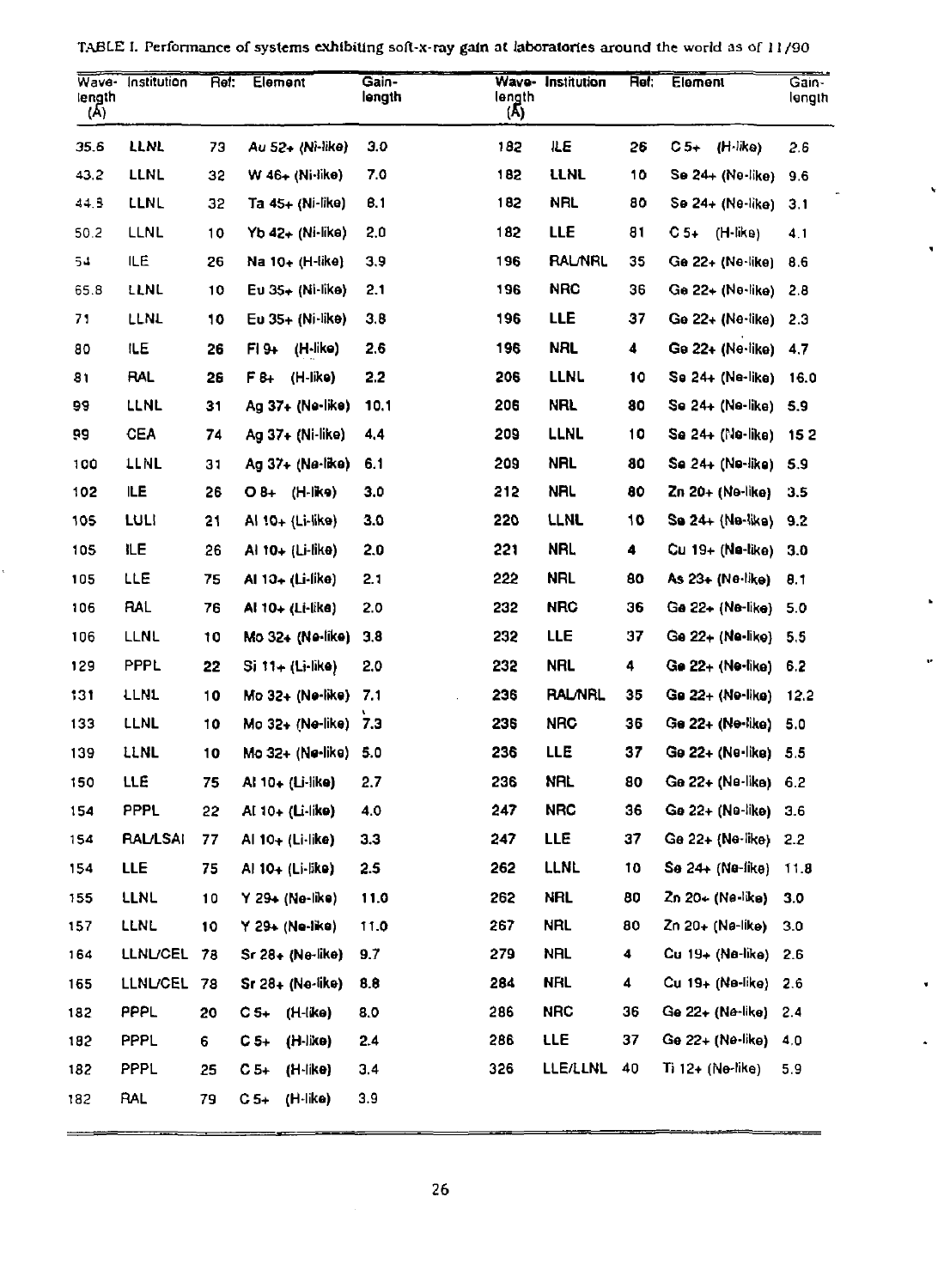**Key to Institutions:** 

**C E L Centre d'Etudes de Limell-Valenton. Villeneuve St, Georges, France** 

**ILE** Institute of Laser Engineering. Osaka University, Japan **LLE** Laboratory for Laser Engineering, Univ. of Rochester, R Laboratory for Laser Engineering, Univ. of Rochester, Rochester, N Y

**L L N L Lawrence Livermore National Laboratory, Lrvermore, Ca.** 

**L S A 1 Laboratorie de Spectroscopic Atomique et Ionique, Orsay, France** 

**LULt National Facility for Use of Intense Lasers. Palalseau, France** 

**N RC National Research Council of Canada. Ottawa. Canada** 

Naval Research Laboratory, Washington, D C

**P P P L Princeton Plasma Physl-s Laboratory. Princeton, N J** 

**R A L Rutherford Appleton Laboratory. Dldcot. Oxon. England**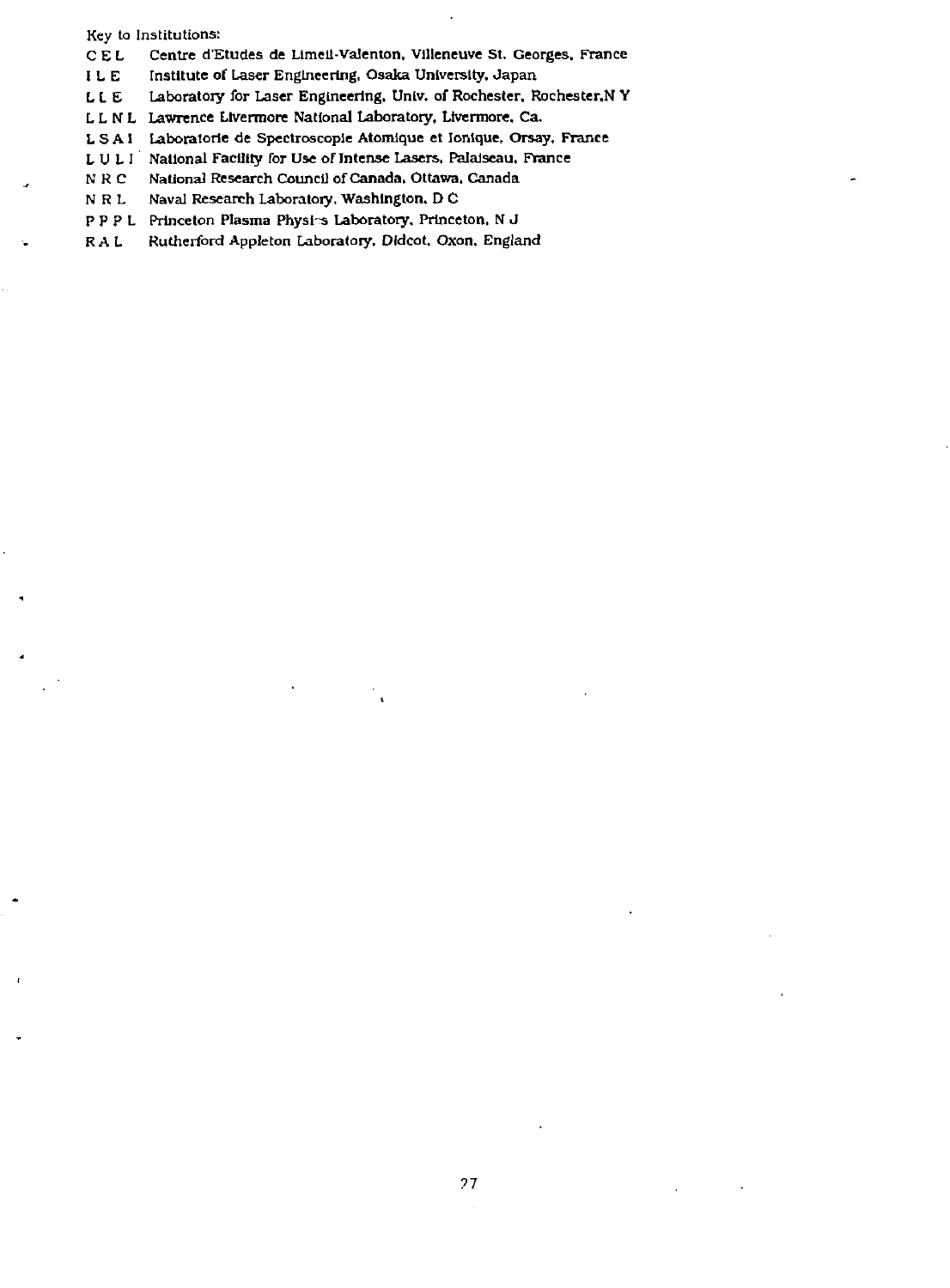# Historical Perspective

| <u>asers</u>                                                                |             | <u>X-ray Lasers</u>                                                                                                                           |  |  |  |
|-----------------------------------------------------------------------------|-------------|-----------------------------------------------------------------------------------------------------------------------------------------------|--|--|--|
| Ruby Laser<br>HeNe Laser<br>Application to retina repair<br>First holograms | 1960        | •Recombination<br>x-ray laser proposed.                                                                                                       |  |  |  |
| Fiber Optics 1970                                                           |             |                                                                                                                                               |  |  |  |
| <b>Laser Surgery</b>                                                        |             | •Population inversion<br>demonstrated.                                                                                                        |  |  |  |
| Laser Video Disk                                                            |             | •Ne-like scheme proposed.                                                                                                                     |  |  |  |
| Bar Code Scanners 1980                                                      |             | •Normal incidence                                                                                                                             |  |  |  |
| <b>Laser Printers</b>                                                       |             | soft x-ray mirrors.                                                                                                                           |  |  |  |
|                                                                             |             | •Lasing demonstrated<br>at 182A and 206,209Å                                                                                                  |  |  |  |
| Optical Computer 1990                                                       |             | •Application to microscopy<br>and holography                                                                                                  |  |  |  |
|                                                                             |             | Future :<br>· Cavity operation<br>· 'Personal' x-ray lasers<br>• Lithographic inspection<br>• Nonlinear x-ray optics<br>• Medical diagnostics |  |  |  |
|                                                                             | <i>2000</i> | ???                                                                                                                                           |  |  |  |
|                                                                             |             |                                                                                                                                               |  |  |  |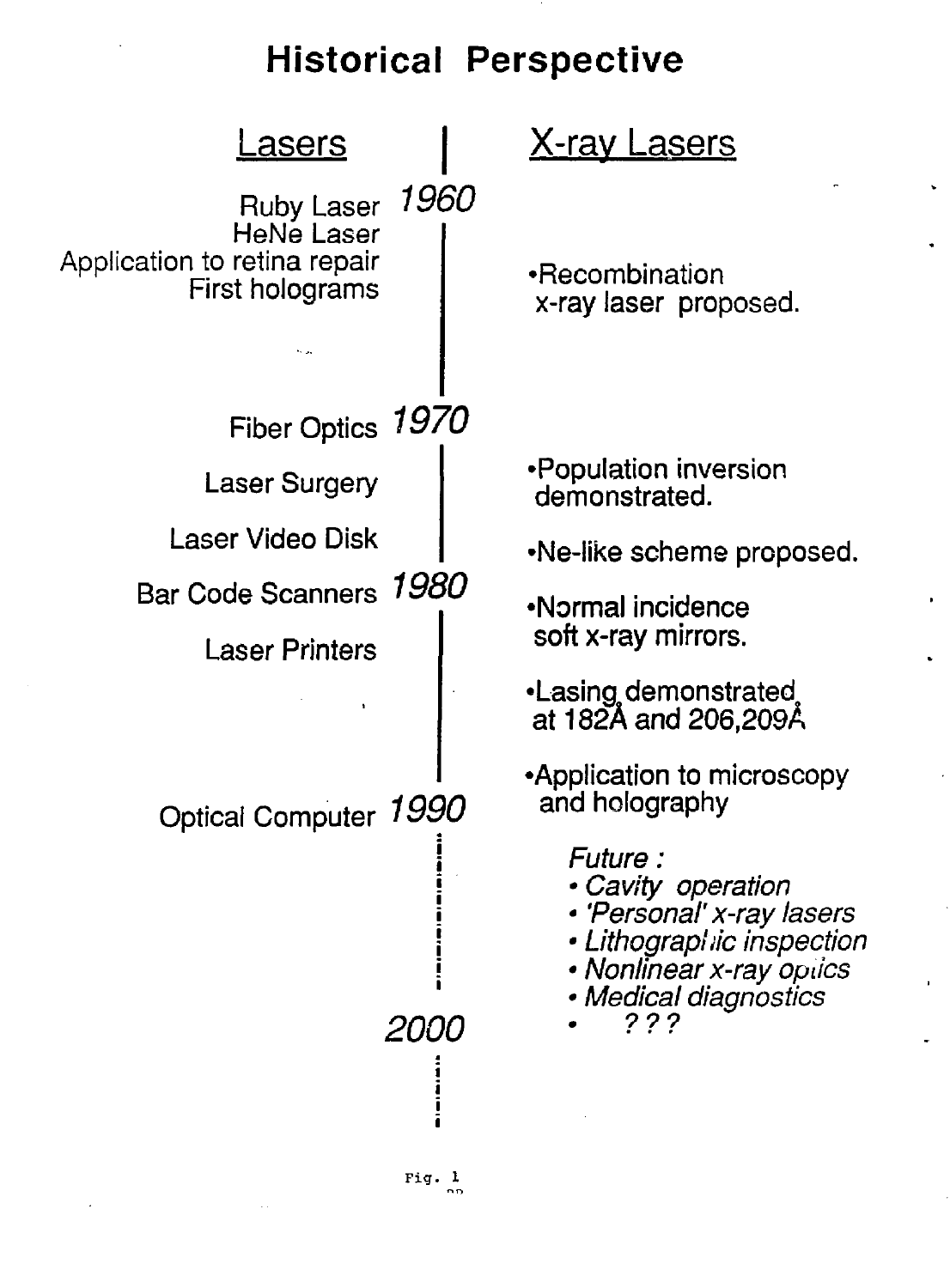

 $\ddot{\phantom{0}}$ 

 $\bullet$ 

 $\bullet$ 

 $\bullet$ 

 $\bullet$ 

 $\mathbf{z}$ 

 $\mathbf{A}$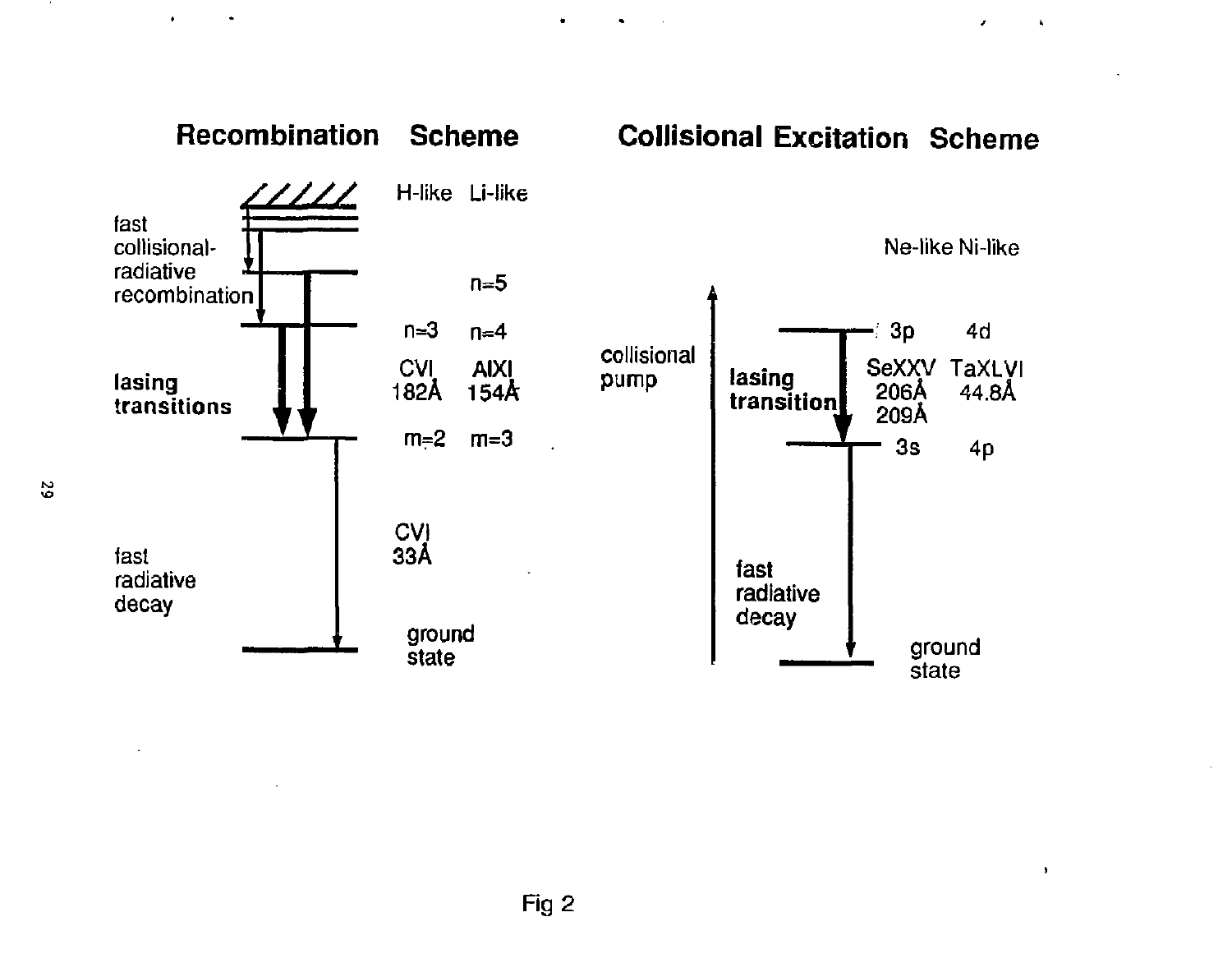

j.

Fig. 3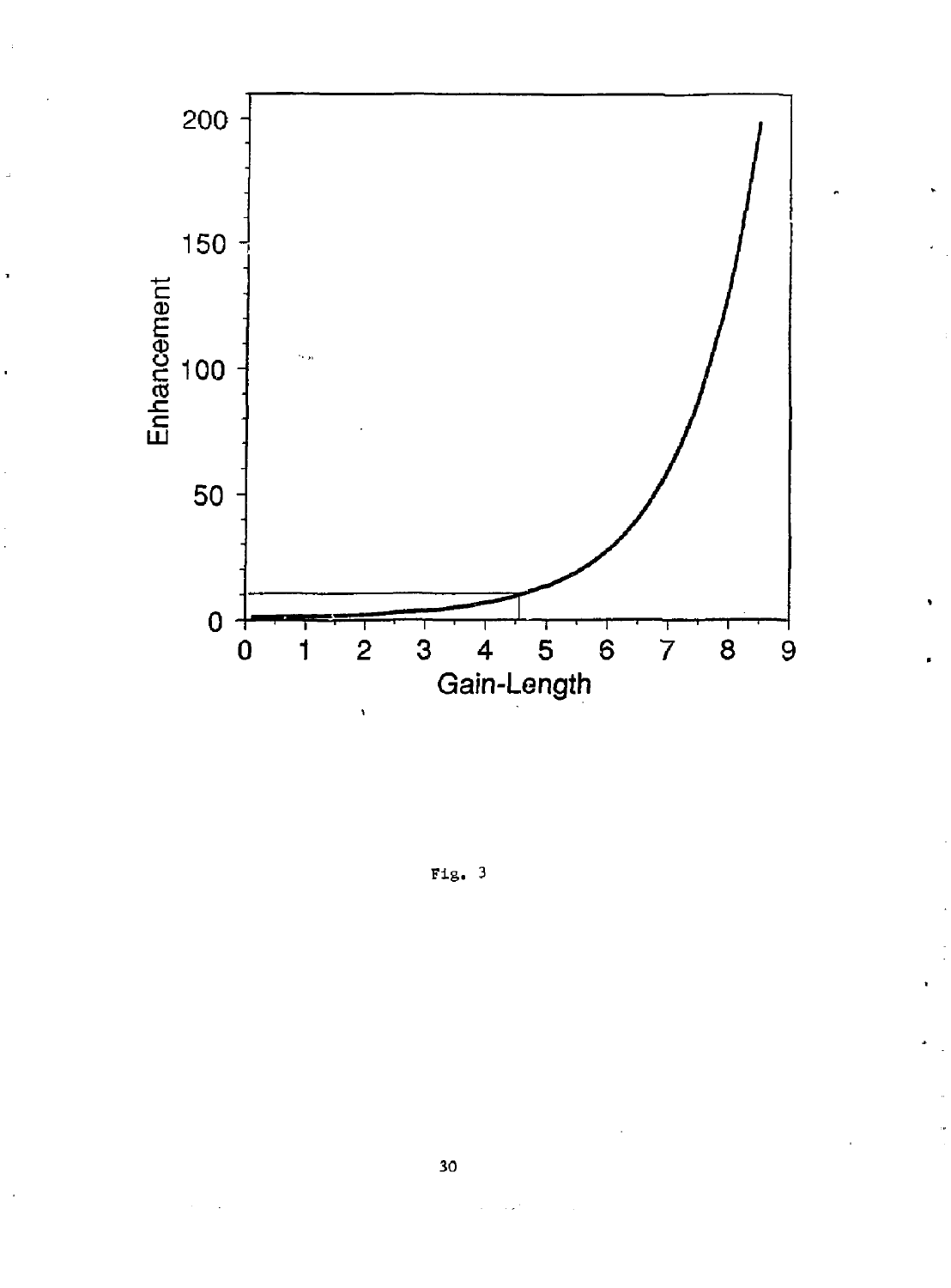

 $\ddotsc$ 

 $\frac{1}{2}$ 

Ñ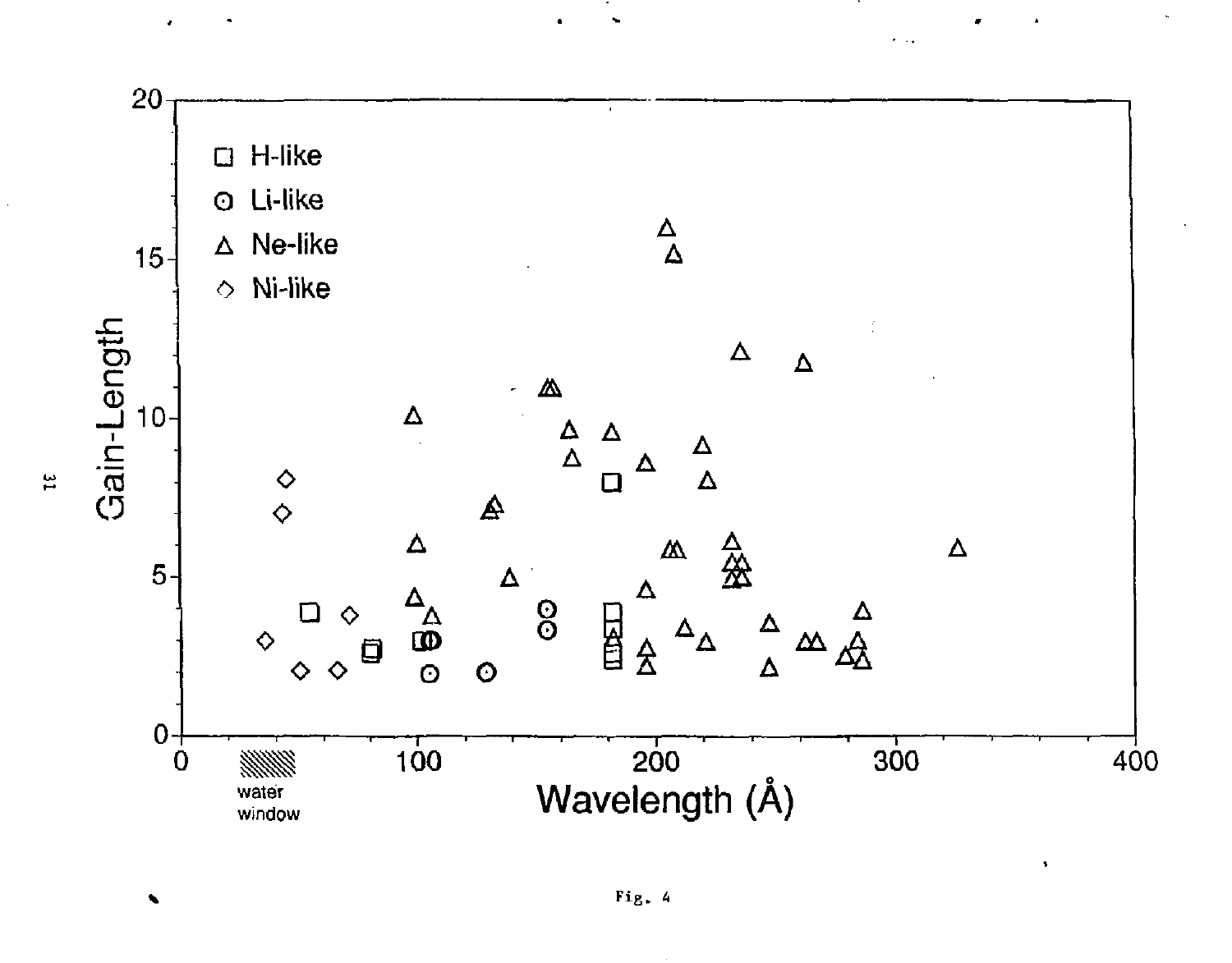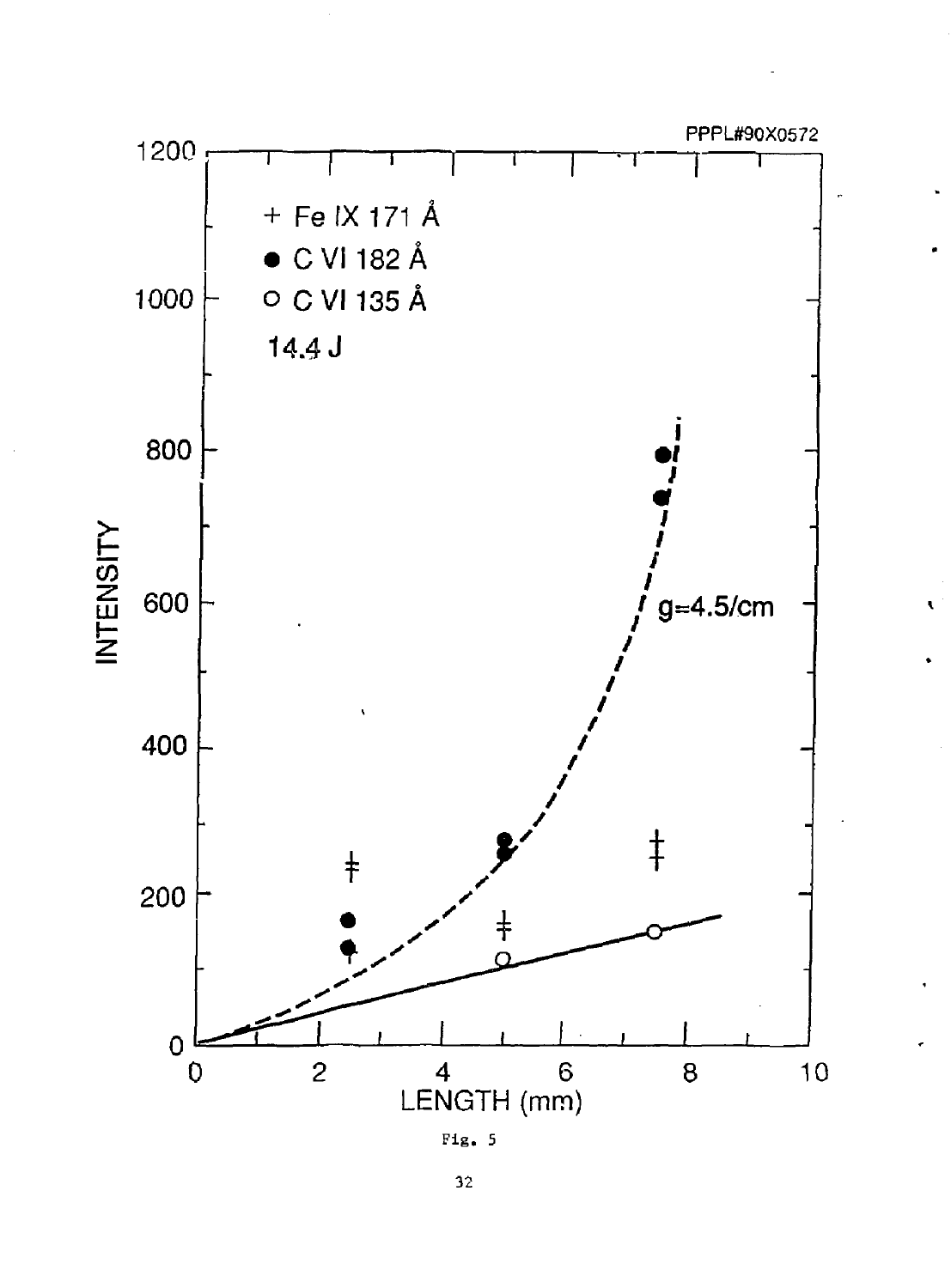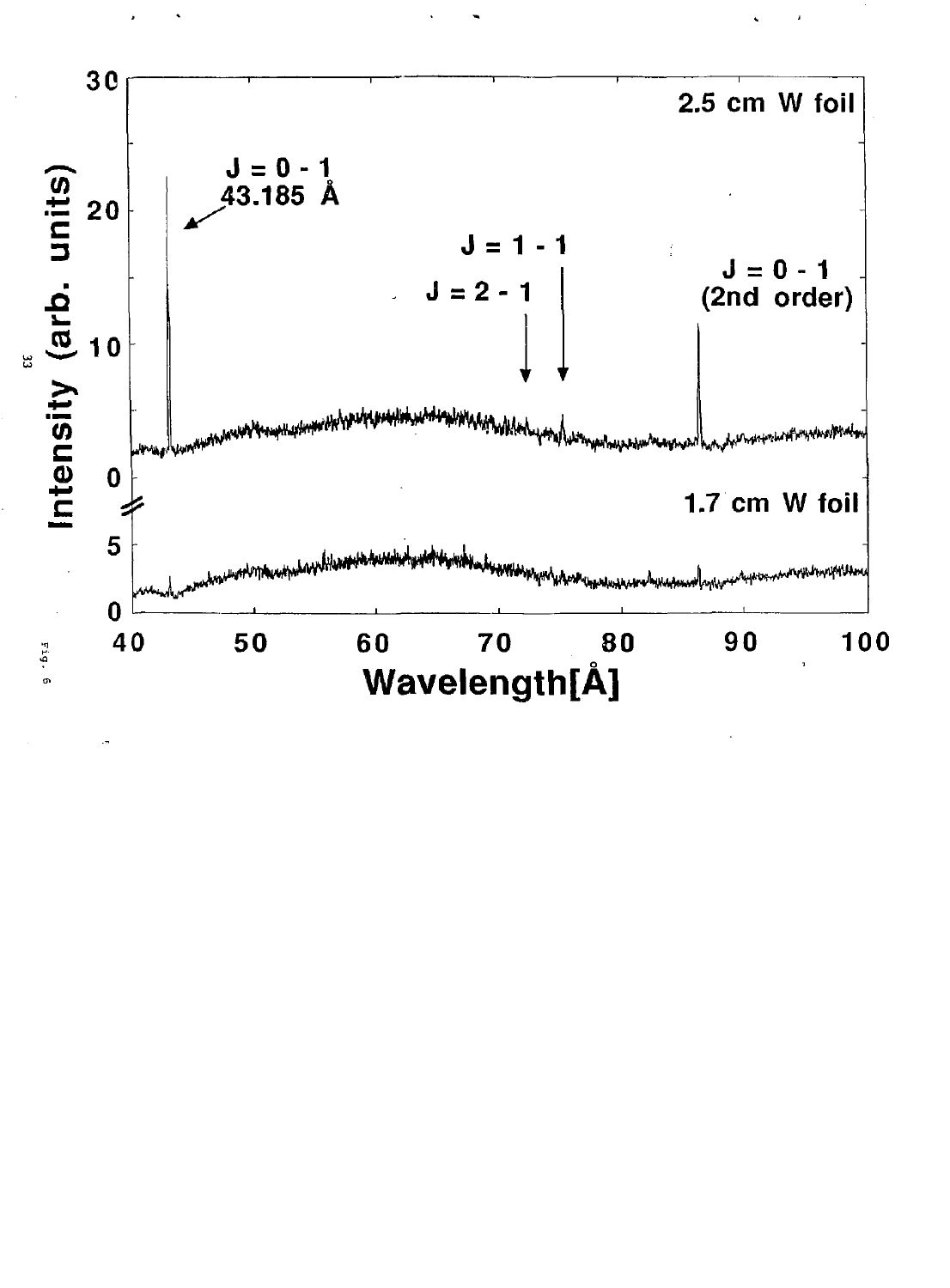

 $\gamma$ 

 $\blacksquare$ 

 $\blacksquare$ 

 $\frac{1}{2}$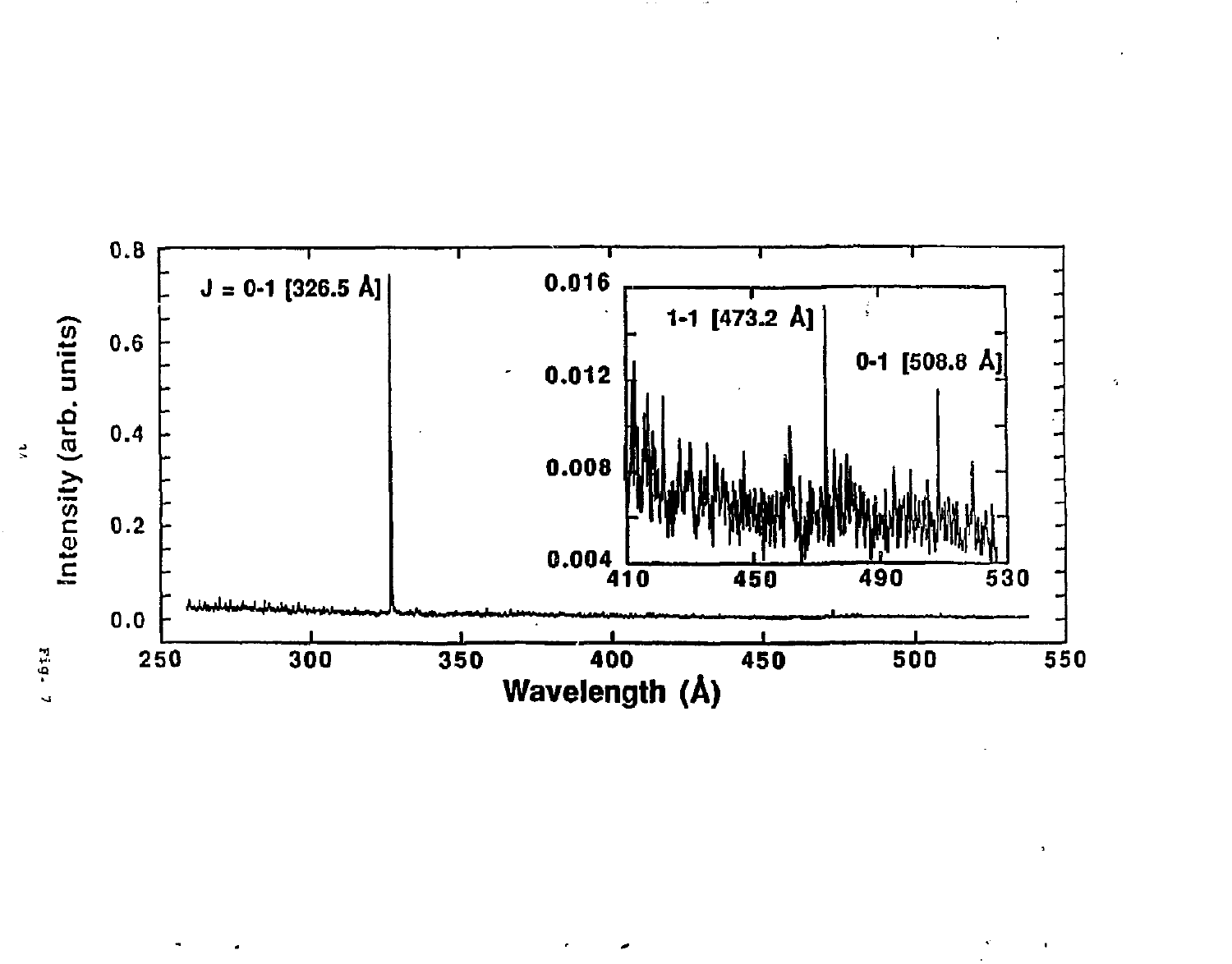